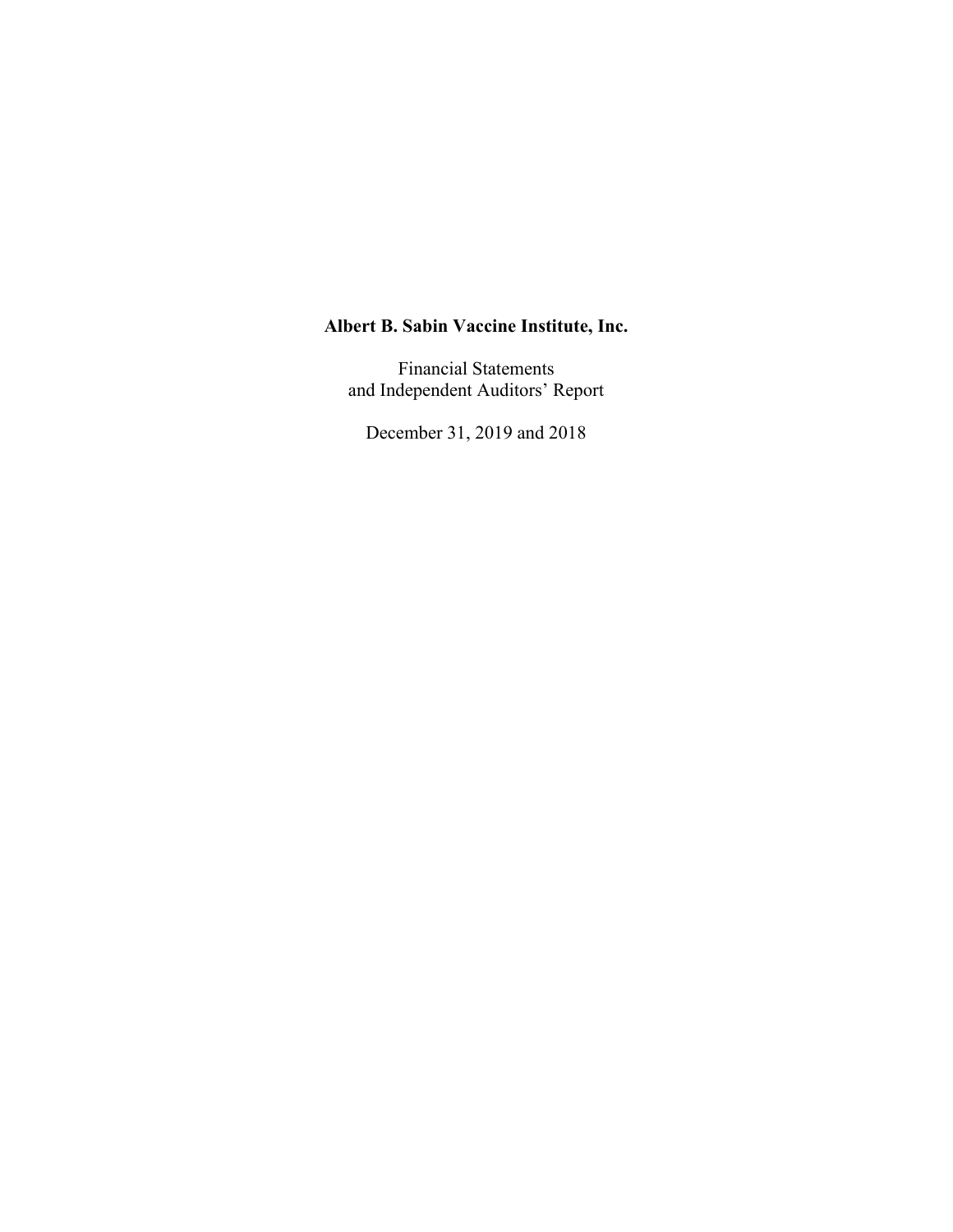Financial Statements December 31, 2019 and 2018

## **Contents**

| <b>Financial Statements</b> |  |
|-----------------------------|--|
|                             |  |
|                             |  |
|                             |  |
|                             |  |
|                             |  |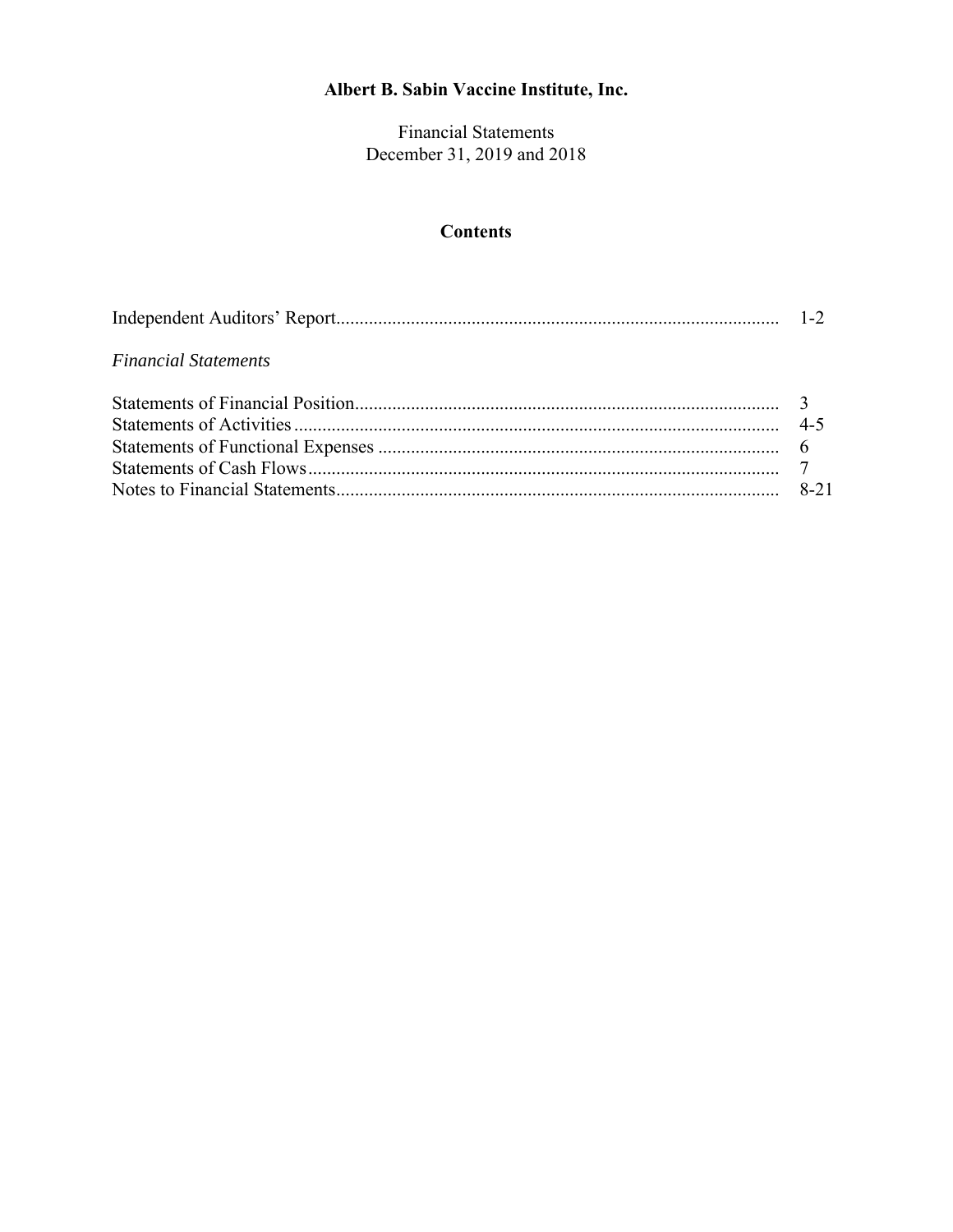

**Rogers & Company PLLC** 

Certified Public Accountants

8300 Boone Boulevard Suite 600 Vienna, Virginia 22182

703.893.0300 voice 703.893.4070 facsimile www.rogerspllc.com

## **INDEPENDENT AUDITORS' REPORT**

To the Board of Trustees of Albert B. Sabin Vaccine Institute, Inc.

We have audited the accompanying financial statements of the Albert B. Sabin Vaccine Institute, Inc. ("the Institute"), which comprise the statements of financial position as of December 31, 2019 and 2018; the related statements of activities, functional expenses, and cash flows for the years then ended; and the related notes to the financial statements.

#### *Management's Responsibility for the Financial Statements*

Management is responsible for the preparation and fair presentation of these financial statements in accordance with accounting principles generally accepted in the United States of America; this includes the design, implementation, and maintenance of internal control relevant to the preparation and fair presentation of financial statements that are free from material misstatement, whether due to fraud or error.

## *Auditor's Responsibility*

Our responsibility is to express an opinion on these financial statements based on our audits. We conducted our audits in accordance with auditing standards generally accepted in the United States of America. Those standards require that we plan and perform the audit to obtain reasonable assurance about whether the financial statements are free from material misstatement.

An audit involves performing procedures to obtain audit evidence about the amounts and disclosures in the financial statements. The procedures selected depend on the auditor's judgment, including the assessment of the risks of material misstatement of the financial statements, whether due to fraud or error. In making those risk assessments, the auditor considers internal control relevant to the entity's preparation and fair presentation of the financial statements in order to design audit procedures that are appropriate in the circumstances, but not for the purpose of expressing an opinion on the effectiveness of the entity's internal control. Accordingly, we express no such opinion. An audit also includes evaluating the appropriateness of accounting policies used and the reasonableness of significant accounting estimates made by management, as well as evaluating the overall presentation of the financial statements.

We believe that the audit evidence we have obtained is sufficient and appropriate to provide a basis for our audit opinion.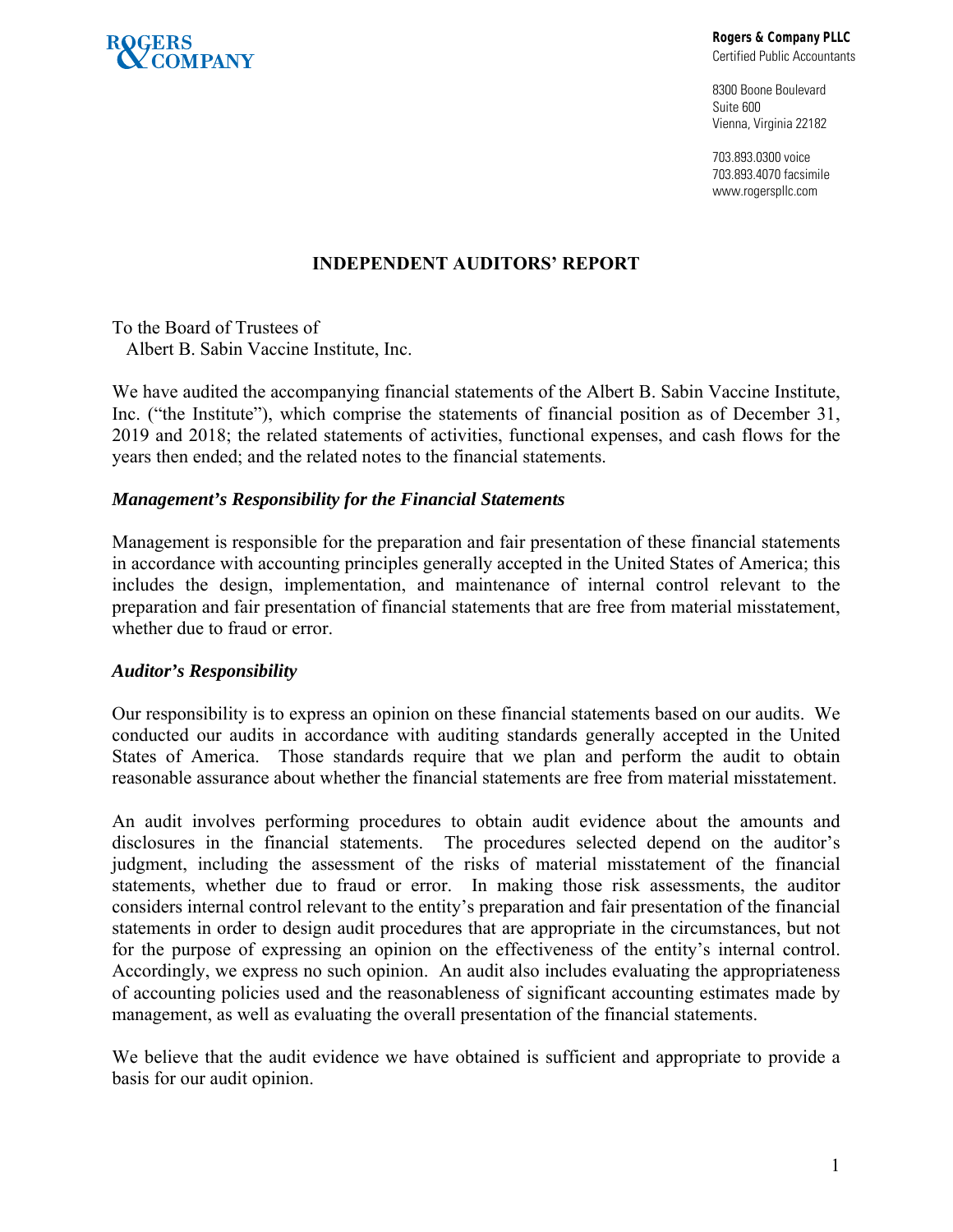

## *Opinion*

In our opinion, the financial statements referred to above present fairly, in all material respects, the financial position of the Institute as of December 31, 2019 and 2018, and the changes in its net assets and its cash flows for the years then ended in accordance with accounting principles generally accepted in the United States of America.

## *Emphasis of Matter*

As discussed in Note 2 to the financial statements, the Institute adopted Financial Accounting Standards Board Accounting Standards Update 2018-08, *Clarifying the Scope and the Accounting Guidance for Contributions Received and Contributions Made*. Our opinion is not modified with respect to this matter.

Rouers + Coming PLIC

Vienna, Virginia May 13, 2020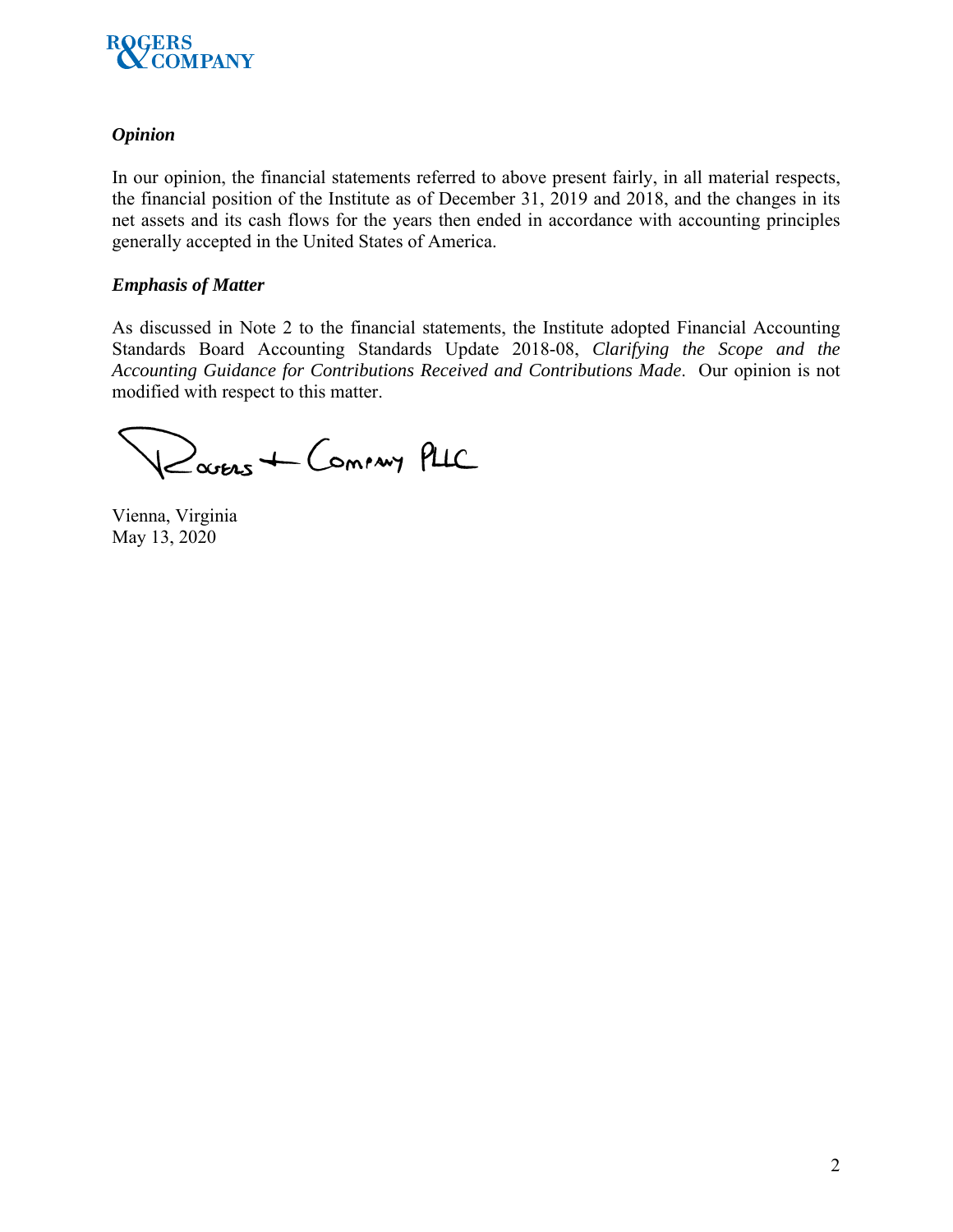## Statements of Financial Position December 31, 2019 and 2018

|                                       |              | 2019       |              | 2018       |
|---------------------------------------|--------------|------------|--------------|------------|
| <b>Assets</b>                         |              |            |              |            |
| Cash and cash equivalents             | \$           | 6,196,092  | \$           | 10,822,259 |
| Investments                           |              | 1,554,363  |              | 1,540,018  |
| Grants and other receivables, net     |              | 1,739,318  |              | 401,245    |
| Prepaid expenses and deposits         |              | 197,831    |              | 169,036    |
| Property and equipment, net           |              | 904,062    |              | 1,020,814  |
| Patent, net                           |              | 1,959,753  |              | 2,212,353  |
| Deferred compensation asset           |              | 391,732    |              | 297,301    |
| Total assets                          | S            | 12,943,151 | \$           | 16,463,026 |
| <b>Liabilities and Net Assets</b>     |              |            |              |            |
| <b>Liabilities</b>                    |              |            |              |            |
| Accounts payable and accrued expenses | $\mathbb{S}$ | 2,087,136  | $\mathbb{S}$ | 1,424,511  |
| Deferred grant revenue                |              | 6,908      |              | 5,969      |
| Deferred rent                         |              | 1,520,546  |              | 1,628,579  |
| Deferred compensation liability       |              | 391,732    |              | 297,301    |
| Security deposit                      |              | 5,969      |              | 5,969      |
| <b>Total liabilities</b>              |              | 4,012,291  |              | 3,362,329  |
| <b>Net Assets</b>                     |              |            |              |            |
| Without donor restrictions            |              | 1,204,781  |              | 1,774,230  |
| With donor restrictions               |              | 7,726,079  |              | 11,326,467 |
| Total net assets                      |              | 8,930,860  |              | 13,100,697 |
| Total liabilities and net assets      | S            | 12,943,151 | \$           | 16,463,026 |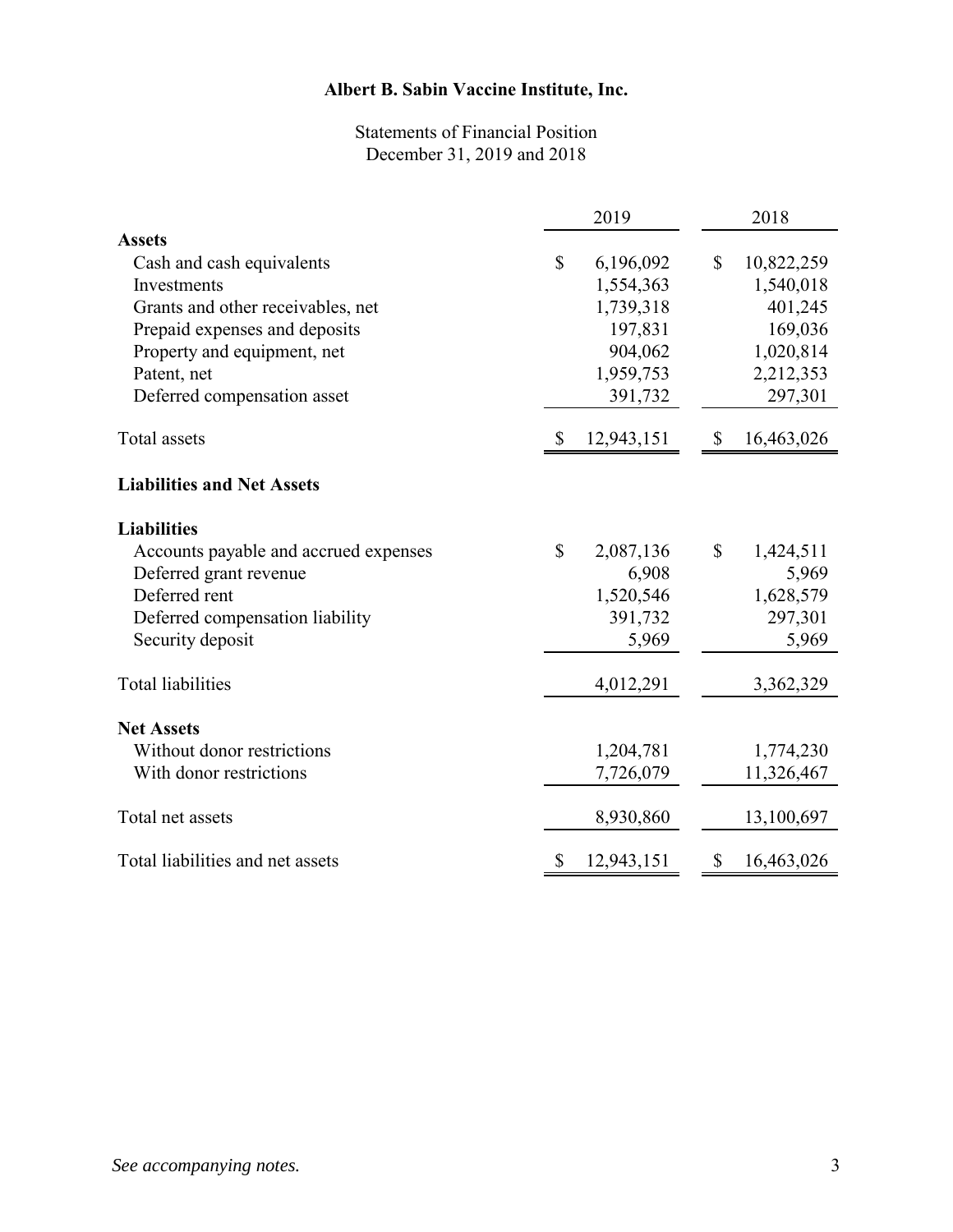## Statement of Activities For the Year Ended December 31, 2019

|                                                       | <b>Without Donor</b> | With Donor                             |                           |
|-------------------------------------------------------|----------------------|----------------------------------------|---------------------------|
|                                                       | Restrictions         | Restrictions                           | Total                     |
| <b>Operating Revenue and Support</b>                  |                      |                                        |                           |
| Grants                                                | \$                   | $\mathbb{S}$<br>9,353,765              | $\mathbb{S}$<br>9,353,765 |
| Contributions                                         | 83,564               | 129,577                                | 213,141                   |
| Investment return                                     | 126,170              | 5,265                                  | 131,435                   |
| Rental revenue                                        | 78,417               |                                        | 78,417                    |
| Other revenue                                         | 6,600                |                                        | 6,600                     |
| Released from restrictions                            | 13,088,995           | (13,088,995)                           |                           |
| Total operating revenue and support                   | 13,383,746           | (3,600,388)                            | 9,783,358                 |
| <b>Expenses</b>                                       |                      |                                        |                           |
| Program services                                      | 11,652,480           |                                        | 11,652,480                |
| Supporting services:                                  |                      |                                        |                           |
| General and administrative                            | 2,012,520            |                                        | 2,012,520                 |
| Fundraising                                           | 278,408              |                                        | 278,408                   |
| Total supporting services                             | 2,290,928            |                                        | 2,290,928                 |
| Total expenses                                        | 13,943,408           |                                        | 13,943,408                |
| <b>Change in Net Assets from</b><br><b>Operations</b> |                      | (3,600,388)                            | (4,160,050)               |
|                                                       | (559, 662)           |                                        |                           |
| <b>Non-Operating Activity</b>                         |                      |                                        |                           |
| Return of unspent funds                               | (9,787)              |                                        | (9, 787)                  |
| Total non-operating activity                          | (9, 787)             |                                        | (9, 787)                  |
| <b>Change in Net Assets</b>                           | (569, 449)           | (3,600,388)                            | (4,169,837)               |
| Net Assets, beginning of year                         | 1,774,230            | 11,326,467                             | 13,100,697                |
| Net Assets, end of year                               | \$<br>1,204,781      | $\boldsymbol{\mathsf{S}}$<br>7,726,079 | \$<br>8,930,860           |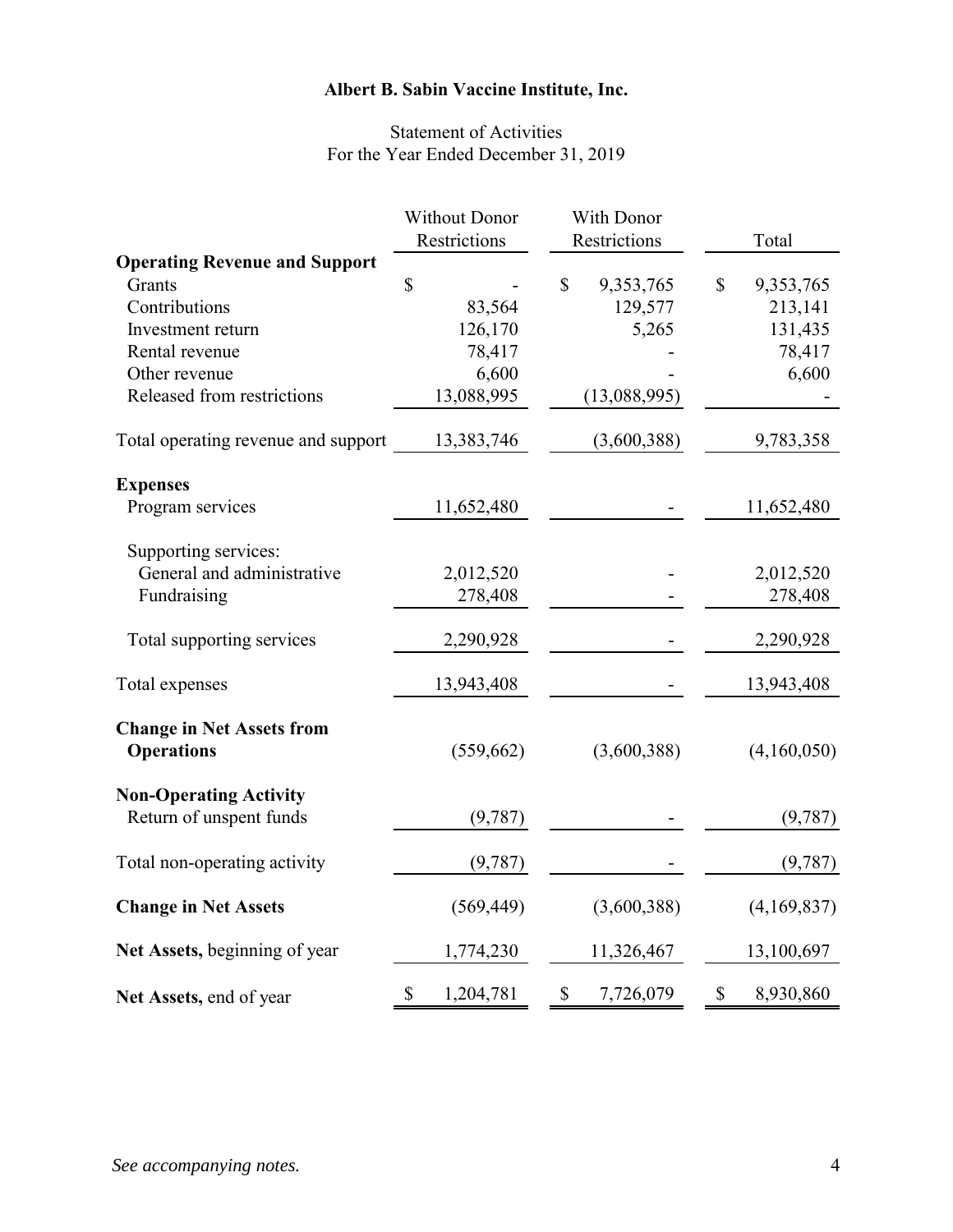## Statement of Activities For the Year Ended December 31, 2018

|                                                       | <b>Without Donor</b> | With Donor       |                  |
|-------------------------------------------------------|----------------------|------------------|------------------|
|                                                       | Restrictions         | Restrictions     | Total            |
| <b>Operating Revenue and Support</b>                  |                      |                  |                  |
| Grants                                                | \$                   | \$<br>10,240,606 | \$<br>10,240,606 |
| Contributions                                         | 159,723              | 85,799           | 245,522          |
| Investment return                                     | 50,164               | 20,854           | 71,018           |
| Rental revenue                                        | 47,753               |                  | 47,753           |
| Released from restrictions                            | 10,090,737           | (10,090,737)     |                  |
| Total operating revenue and support                   | 10,348,377           | 256,522          | 10,604,899       |
| <b>Expenses</b>                                       |                      |                  |                  |
| Program services                                      | 8,549,331            |                  | 8,549,331        |
| Supporting services:                                  |                      |                  |                  |
| General and administrative                            | 1,637,194            |                  | 1,637,194        |
| Fundraising                                           | 203,576              |                  | 203,576          |
|                                                       |                      |                  |                  |
| Total supporting services                             | 1,840,770            |                  | 1,840,770        |
| Total expenses                                        | 10,390,101           |                  | 10,390,101       |
| <b>Change in Net Assets from</b><br><b>Operations</b> | (41, 724)            | 256,522          | 214,798          |
| <b>Non-Operating Activity</b>                         |                      |                  |                  |
| Project transfer (BCM)                                | (213, 445)           |                  | (213, 445)       |
| Total non-operating activity                          | (213, 445)           |                  | (213, 445)       |
| <b>Change in Net Assets</b>                           | (255, 169)           | 256,522          | 1,353            |
| Net Assets, beginning of year                         | 2,029,399            | 11,069,945       | 13,099,344       |
| Net Assets, end of year                               | \$<br>1,774,230      | \$<br>11,326,467 | \$<br>13,100,697 |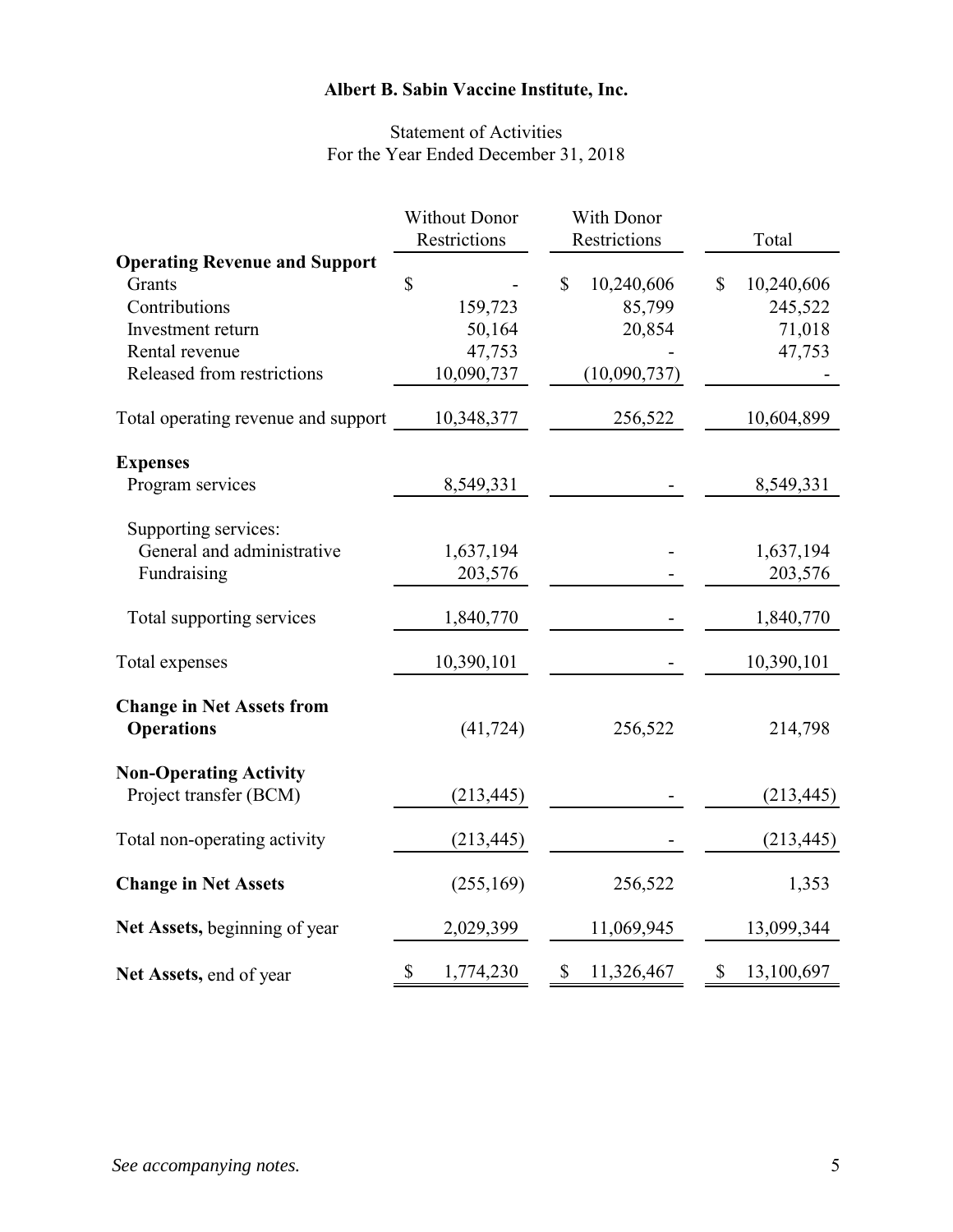#### Statements of Functional Expenses For the Years Ended December 31, 2019 and 2018

|                               | 2019        |               |  |                |              |             | 2018       |    |              |  |                |             |                          |  |            |
|-------------------------------|-------------|---------------|--|----------------|--------------|-------------|------------|----|--------------|--|----------------|-------------|--------------------------|--|------------|
|                               | General and |               |  |                |              | General and |            |    |              |  |                |             |                          |  |            |
|                               |             | Program       |  | Administrative |              | Fundraising | Total      |    | Program      |  | Administrative | Fundraising |                          |  | Total      |
| Salaries                      | \$          | 2,589,757 \$  |  | 803,963        | $\mathbb{S}$ | 222,385 \$  | 3,616,105  | \$ | 2,461,779 \$ |  | 563,378 \$     |             | 157,239 \$               |  | 3,182,396  |
| Employee benefits             |             | 283,024       |  | 136,910        |              | 26,014      | 445,948    |    | 231,197      |  | 91,310         |             | 14,890                   |  | 337,397    |
| Payroll taxes                 |             | 160,088       |  | 52,380         |              | 14,376      | 226,844    |    | 154,397      |  | 38,829         |             | 10,706                   |  | 203,932    |
| Professional fees             |             | 3,131,830     |  | 162,208        |              | 3,038       | 3,297,076  |    | 1,737,680    |  | 117,878        |             | 4,577                    |  | 1,860,135  |
| Advertising and promotions    |             | 760,648       |  | 2,813          |              |             | 763,461    |    | 139,530      |  | 4,656          |             | $\overline{\phantom{a}}$ |  | 144,186    |
| Office supplies               |             | 7,764         |  | 21,975         |              |             | 29,739     |    | 9,733        |  | 14,407         |             | 147                      |  | 24,287     |
| Telephone                     |             | 11,361        |  | 24,200         |              | 1,312       | 36,873     |    | 13,452       |  | 28,744         |             | 999                      |  | 43,195     |
| Postage and printing          |             | 12,082        |  | 261            |              | 13          | 12,356     |    | 15,493       |  | 3,214          |             | 342                      |  | 19,049     |
| Computer and copier           |             | 24,571        |  | 4,755          |              |             | 29,326     |    | 18,177       |  | 6,733          |             | 1,874                    |  | 26,784     |
| Rent                          |             |               |  | 578,090        |              |             | 578,090    |    |              |  | 560,407        |             |                          |  | 560,407    |
| Insurance                     |             |               |  | 43,511         |              | $\sim$      | 43,511     |    |              |  | 43,726         |             |                          |  | 43,726     |
| Internet                      |             | 335           |  | 9,624          |              |             | 9,959      |    | 491          |  | 10,073         |             |                          |  | 10,564     |
| Seminar and training          |             | 3,965         |  | 4,190          |              |             | 8,155      |    | 215          |  | 1,143          |             | 1,400                    |  | 2,758      |
| Books and publications        |             | 528           |  | 8              |              |             | 536        |    | 416          |  |                |             |                          |  | 416        |
| Dues and subscriptions        |             | 21,682        |  | 7,836          |              | 7,004       | 36,522     |    | 21,116       |  | 6,188          |             | 7,245                    |  | 34,549     |
| Conferences and meetings      |             | 1,037,097     |  | 12,924         |              |             | 1,050,021  |    | 1,103,244    |  | 5,289          |             | 110                      |  | 1,108,643  |
| Sub-recipient grants          |             | 2,893,909     |  |                |              |             | 2,893,909  |    | 1,941,343    |  |                |             | $\overline{\phantom{a}}$ |  | 1,941,343  |
| Travel                        |             | 440,166       |  | 6,579          |              | 3,998       | 450,743    |    | 424,264      |  | 3,861          |             | 2,792                    |  | 430,917    |
| Interest                      |             |               |  |                |              |             |            |    | 73           |  | 39             |             |                          |  | 112        |
| Depreciation and amortization |             | 252,600       |  | 116,752        |              |             | 369,352    |    | 252,600      |  | 120,539        |             |                          |  | 373,139    |
| Recruiting                    |             | 16,618        |  | 7,552          |              |             | 24,170     |    | 16,537       |  | 5,024          |             | 1,195                    |  | 22,756     |
| Miscellaneous                 |             | 4,455         |  | 15,989         |              | 268         | 20,712     |    | 7,594        |  | 11,756         |             | 60                       |  | 19,410     |
| <b>Total Expenses</b>         |             | 11,652,480 \$ |  | 2,012,520 \$   |              | 278,408 \$  | 13,943,408 |    | 8,549,331 \$ |  | 1,637,194 \$   |             | 203,576 \$               |  | 10,390,101 |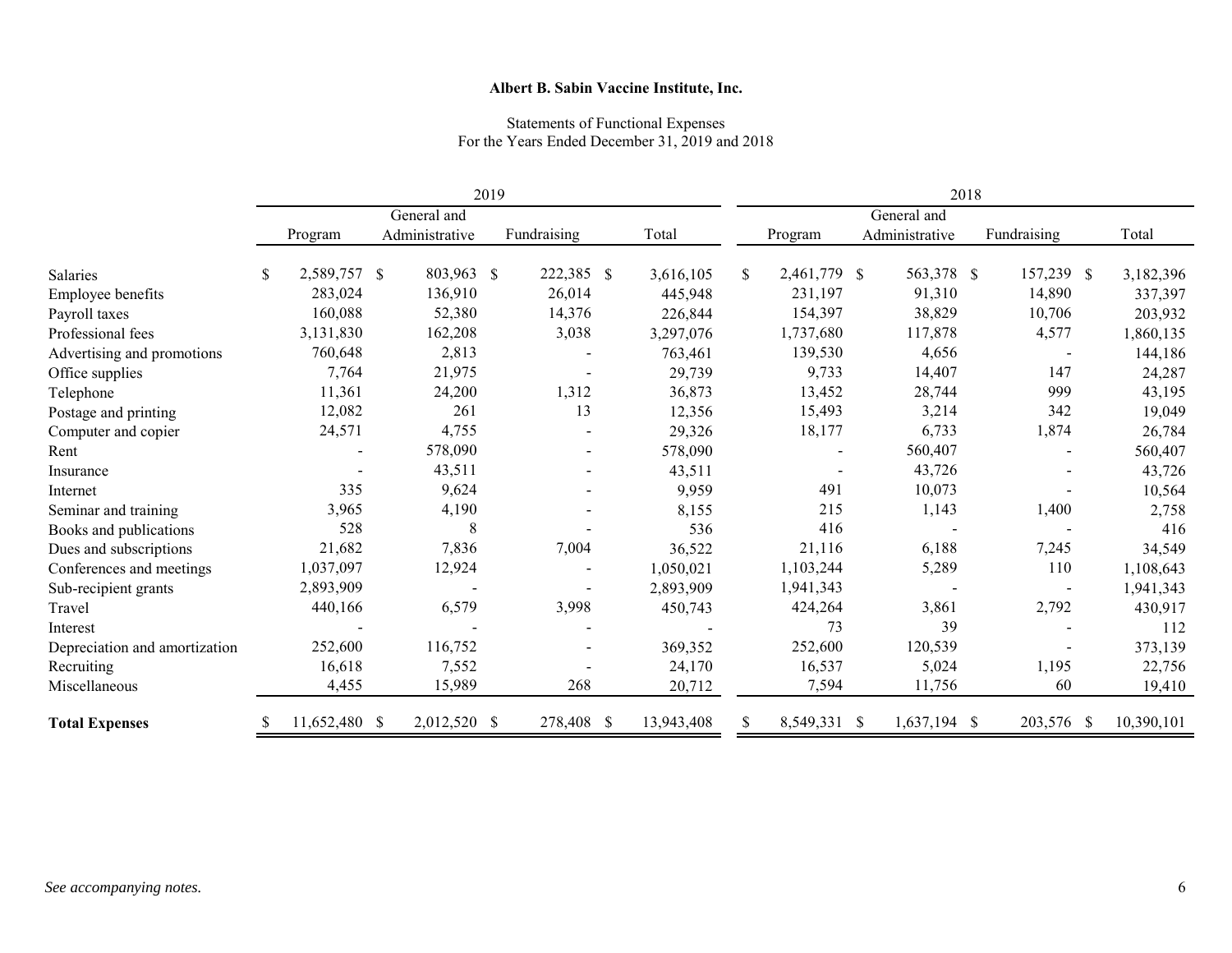## Statements of Cash Flows For the Years Ended December 31, 2019 and 2018

|                                                      |                           | 2019        | 2018                      |            |  |  |
|------------------------------------------------------|---------------------------|-------------|---------------------------|------------|--|--|
| <b>Cash Flows from Operating Activities</b>          |                           |             |                           |            |  |  |
| Change in net assets                                 | $\mathbb{S}$              | (4,169,837) | \$                        | 1,353      |  |  |
| Adjustments to reconcile change in net assets to net |                           |             |                           |            |  |  |
| cash (used in) provided by operating activities:     |                           |             |                           |            |  |  |
| Depreciation and amortization on property            |                           |             |                           |            |  |  |
| and equipment                                        |                           | 116,752     |                           | 120,539    |  |  |
| Amortization on patent                               |                           | 252,600     |                           | 252,600    |  |  |
| Net change in discount on grants receivable          |                           | (4,242)     |                           | 8,569      |  |  |
| Unrealized and realized gain                         |                           | (60, 909)   |                           | (14,506)   |  |  |
| Change in operating assets and liabilities:          |                           |             |                           |            |  |  |
| (Increase) decrease in grants and other receivables  |                           | (1,333,831) |                           | 370,250    |  |  |
| Increase in prepaid expenses and deposits            |                           | (28,795)    |                           | (65, 835)  |  |  |
| (Increase) decrease in deferred compensation asset   |                           | (33,522)    |                           | 11,934     |  |  |
| Increase in accounts payable and accrued             |                           |             |                           |            |  |  |
| expenses                                             |                           | 662,625     |                           | 832,261    |  |  |
| Increase in deferred grant revenue                   |                           | 939         |                           | 1,869      |  |  |
| (Decrease) increase in deferred rent                 |                           | (108, 033)  |                           | 424,711    |  |  |
| Increase in deferred compensation liability          |                           | 94,431      |                           | 2,572      |  |  |
| Increase in security deposit                         |                           |             |                           | 5,969      |  |  |
| Net cash (used in) provided by operating activities  |                           | (4,611,822) |                           | 1,952,286  |  |  |
| <b>Cash Flows from Investing Activities</b>          |                           |             |                           |            |  |  |
| Purchase of fixed assets                             |                           |             |                           | (364, 407) |  |  |
| Purchase of investments                              |                           | (34, 440)   |                           | (11,996)   |  |  |
| Proceeds from sale of investments                    |                           | 20,095      |                           | 1,327,989  |  |  |
|                                                      |                           |             |                           |            |  |  |
| Net cash (used in) provided by investing activities  |                           | (14, 345)   |                           | 951,586    |  |  |
| Net (Decrease) Increase in Cash and                  |                           |             |                           |            |  |  |
| <b>Cash Equivalents</b>                              |                           | (4,626,167) |                           | 2,903,872  |  |  |
| Cash and Cash Equivalents, beginning of year         |                           | 10,822,259  |                           | 7,918,387  |  |  |
| Cash and Cash Equivalents, end of year               | $\boldsymbol{\mathsf{S}}$ | 6,196,092   | $\boldsymbol{\mathsf{S}}$ | 10,822,259 |  |  |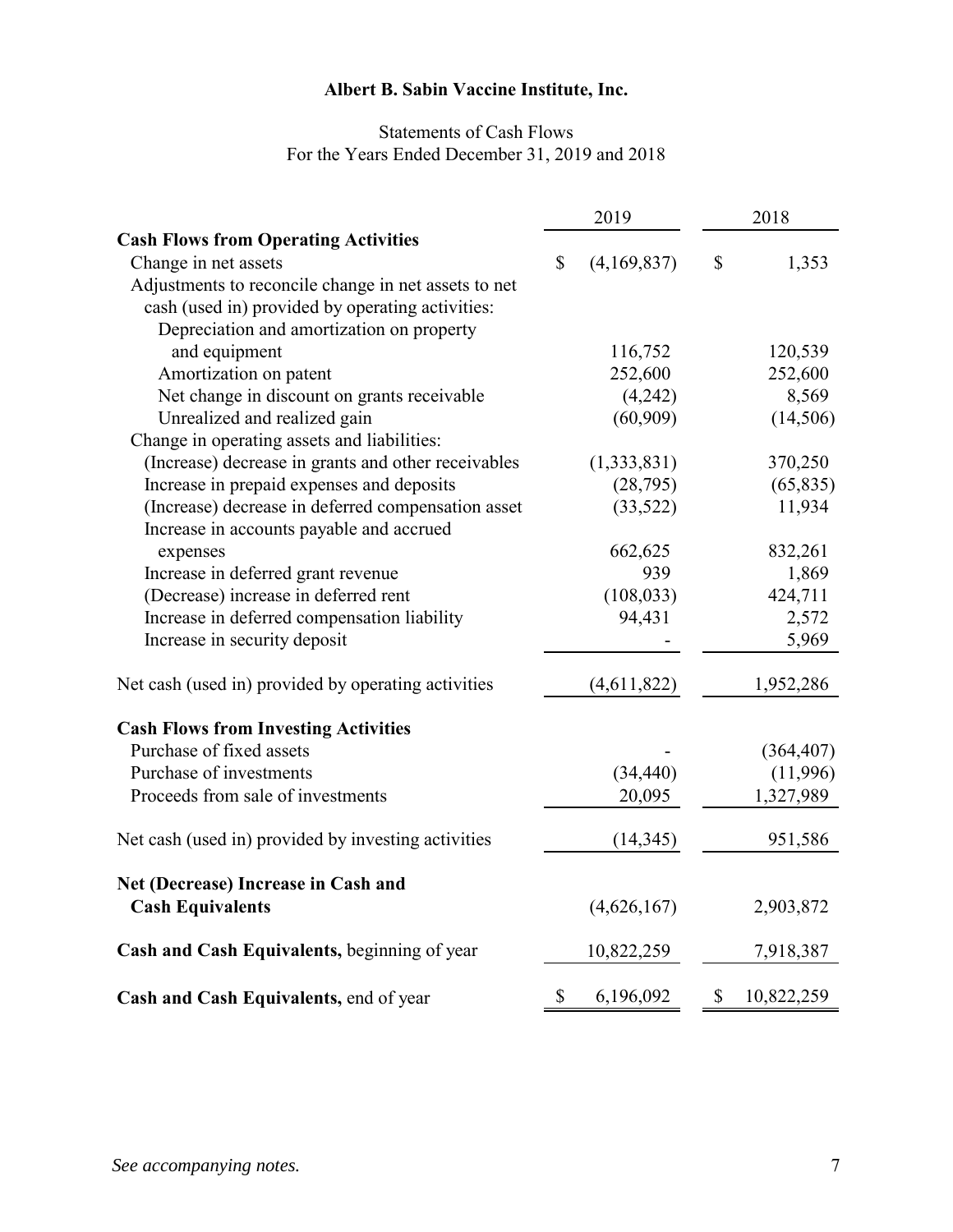Notes to Financial Statements December 31, 2019 and 2018

### **1. Nature of Operations**

The Albert B. Sabin Vaccine Institute, Inc. ("the Institute") is a not-for-profit organization that was incorporated in January 1994 under the laws of the state of Maryland to operate for charitable, educational, and scientific purposes under Section  $501(c)(3)$  of the Internal Revenue Code (IRC). It is dedicated to continuing the work and achieving the vision of Dr. Albert Sabin to make vaccines more accessible, enable innovation, and expand immunization across the globe.

The Institute receives support in the form of contributions, sponsorships, contracts, and grants. The Institute is a leading advocate for expanding global immunization and advancing vaccine research and development. Unlocking the potential of vaccines through partnership, the Institute has built a robust ecosystem of funders, innovators, implementers, practitioners, policy makers, and public stakeholders to advance its vision of a future free from preventable diseases. As a non-profit with more than 25 years of experience, the Institute is committed to finding solutions that last and extending the full benefits of vaccines to all people, regardless of who they are or where they live.

## **2. Summary of Significant Accounting Policies**

#### Basis of Accounting and Presentation

The financial statements are prepared on the accrual basis of accounting. The project funds transfer is considered to be a non-operating activity. The Institute does not consider this item to be a part of normal operating activities, and accordingly, separately identifies it in the accompanying statement of activities. Revenue is recognized when earned and expenses are recorded when incurred.

Net assets are classified as follows:

• *Net Assets Without Donor Restrictions* – Net assets available for use in general operations and not subject to donor (or certain grantor) restrictions. The governing Board has designated, from net assets without donor restrictions, net assets for a reserve fund in the amount of \$1,135,124 and \$1,006,164 at December 31, 2019 and 2018, respectively. The purpose of the reserve fund is to help ensure the long-term ability of the Institute to meet its mission by creating an internal line of credit to maintain cash flow and financial flexibility; to enable the Institute to sustain operations through delays in payments of committed funding; and to pay for one-time, nonrecurring expenses that will build capacity, such as staff development or research and development. The target minimum reserve fund approximates six months of operating expenses on average.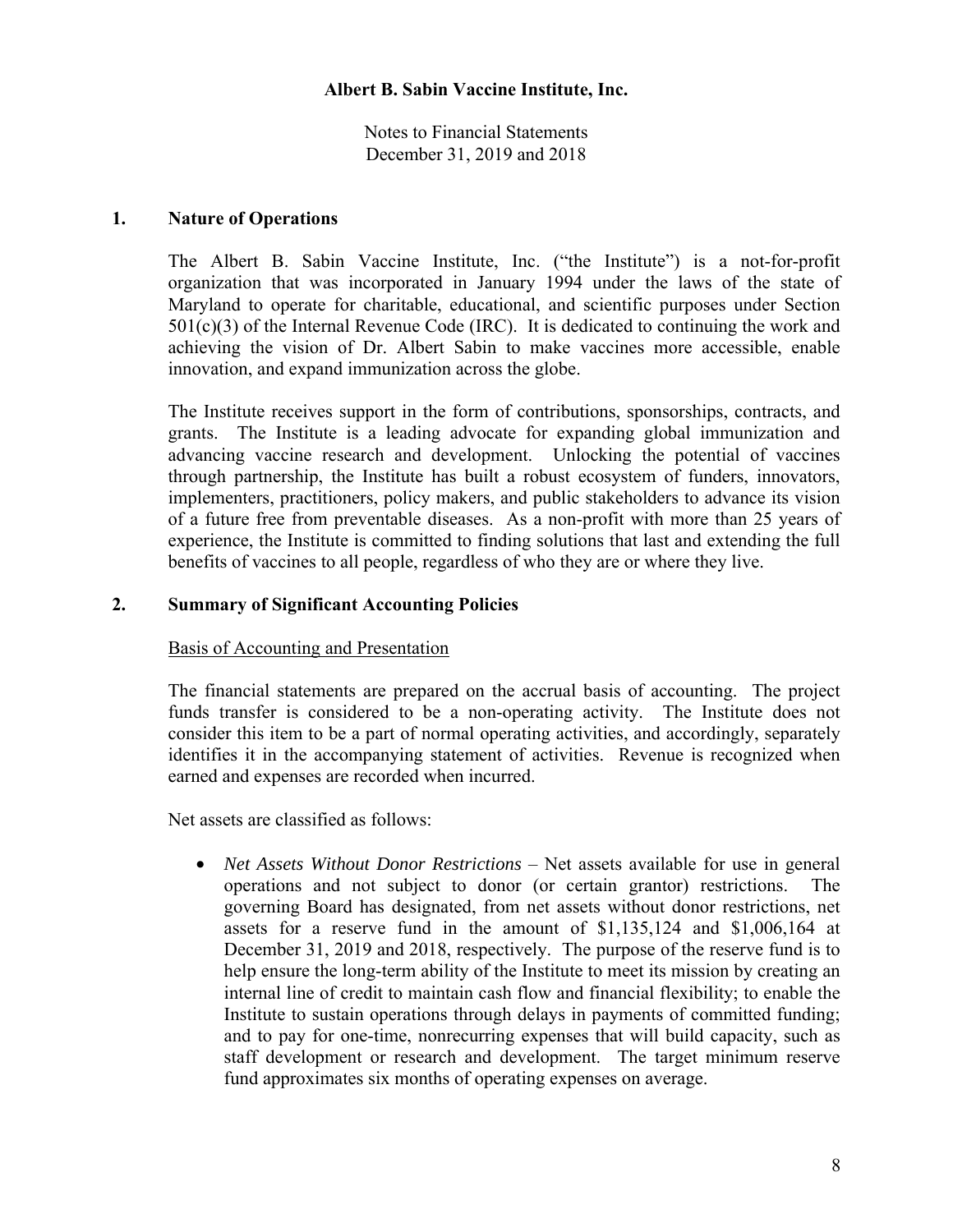Notes to Financial Statements December 31, 2019 and 2018

## **2. Summary of Significant Accounting Policies (continued)**

### Basis of Accounting and Presentation (continued)

• *Net Assets With Donor Restrictions* – Net assets subject to donor- (or certain grantor-) imposed restrictions. Some donor-imposed restrictions are temporary in nature, such as those that will be met by the passage of time or other events specified by the donor. Other donor-imposed restrictions are perpetual in nature, where the donor stipulates that resources be maintained in perpetuity. Donorimposed restrictions are released when a restriction expires, that is, when the stipulated time has elapsed, when the stipulated purpose for which the resource was restricted has been fulfilled, or both.

#### Use of Estimates

The preparation of financial statements in conformity with accounting principles generally accepted in the United States of America requires management to make estimates and assumptions that affect certain reported amounts and disclosures. Accordingly, actual results could differ from those estimates.

#### Cash Equivalents

For the purpose of the statements of cash flows, the Institute considers as cash equivalents all highly liquid investments, which can be converted into known amounts of cash and have a maturity period of ninety days or less at the time of purchase. Excluded from this definition are amounts intended for use as investment reserves.

#### Investments

Investments are stated at fair value, are based on quoted market prices, and consist primarily of money market funds held for investment. Realized and unrealized gains and losses, when recognized, are reported as a component of investment return in the accompanying statements of activities.

Donated marketable securities are recorded at fair value at the time of receipt. The Institute's general policy is to liquidate these investments shortly after receipt.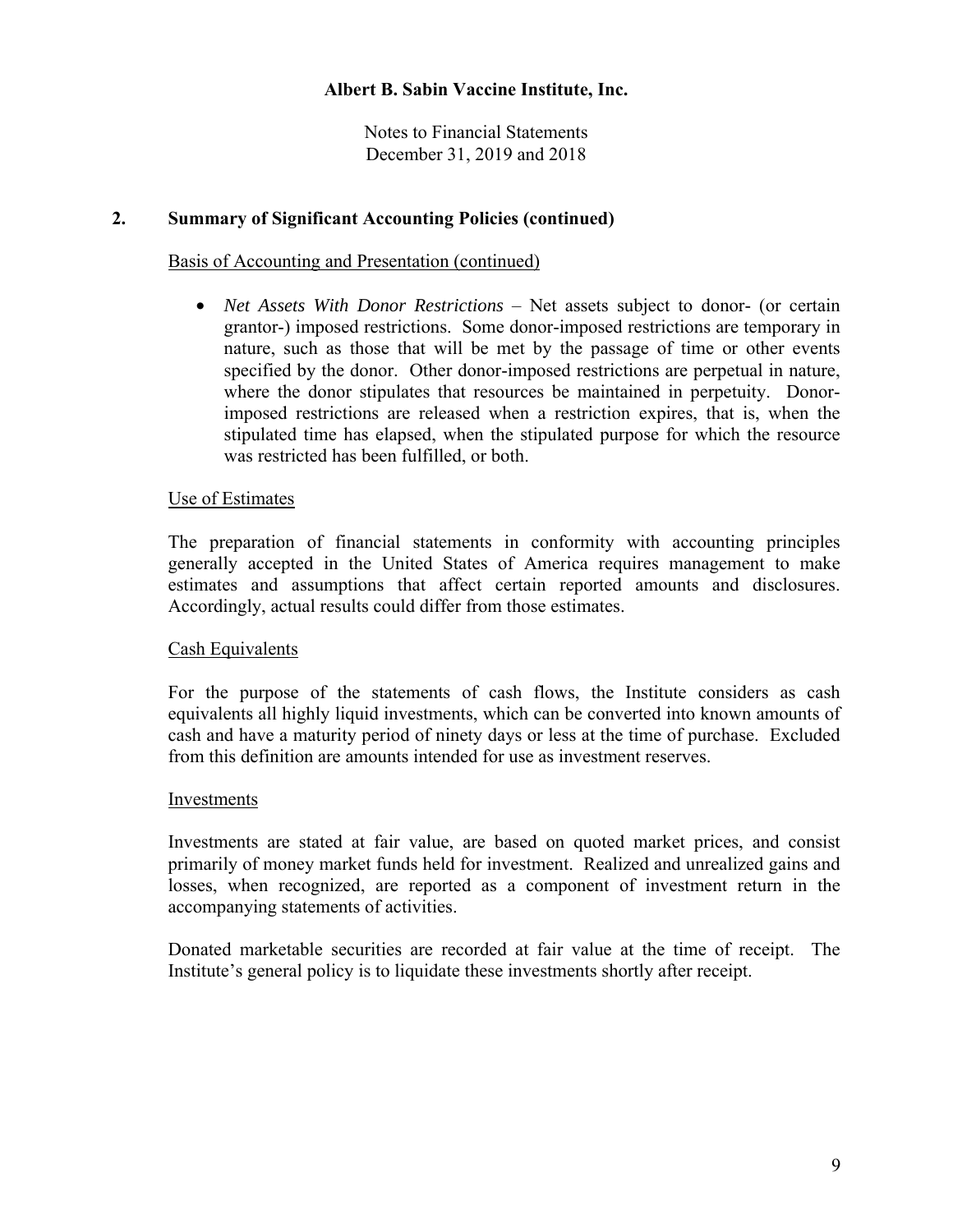Notes to Financial Statements December 31, 2019 and 2018

## **2. Summary of Significant Accounting Policies (continued)**

#### Grants and Other Receivables

Grants and other receivables represent amounts that have been promised but not yet received. All grants receivable are reflected at either net realizable value, or at net present value based on projected cash flows. Grants receivable due in more than one year initially recorded in 2019 and 2018 were discounted at an average annual rate of 2-3%, using rates that consider market and credit risk. No allowance for doubtful accounts has been recorded as management believes that all receivables are fully collectible.

## Property and Equipment

Property and equipment with a cost greater than \$5,000 and a projected useful life exceeding one year are capitalized and recorded at cost. Property and equipment are stated at cost less accumulated depreciation and amortization, which is computed using the straight-line method over the assets' estimated useful lives, which range from 5 to 7 years. Upon the retirement or disposal of assets, the cost and accumulated depreciation and amortization are eliminated from the respective accounts and the resulting gain or loss is included in revenue or expenses. Expenditures for maintenance and repairs are charged to expenses as incurred.

#### Patent

The donated patent is stated at the original assessed value less amortization computed on the straight-line method over the estimated life of the patent.

#### Revenue Recognition

All grants and contributions are considered to be available for unrestricted use unless specifically restricted by the donors. The Institute reports grants and contributions as restricted support if they are received with donor or grantor stipulations that limit the use of the donated assets. When a donor restriction expires, that is, when a stipulated time restriction ends or purpose restriction is accomplished, net assets with donor restrictions are reclassified to net assets without donor restrictions and reported in the statements of activities as net assets released from restrictions.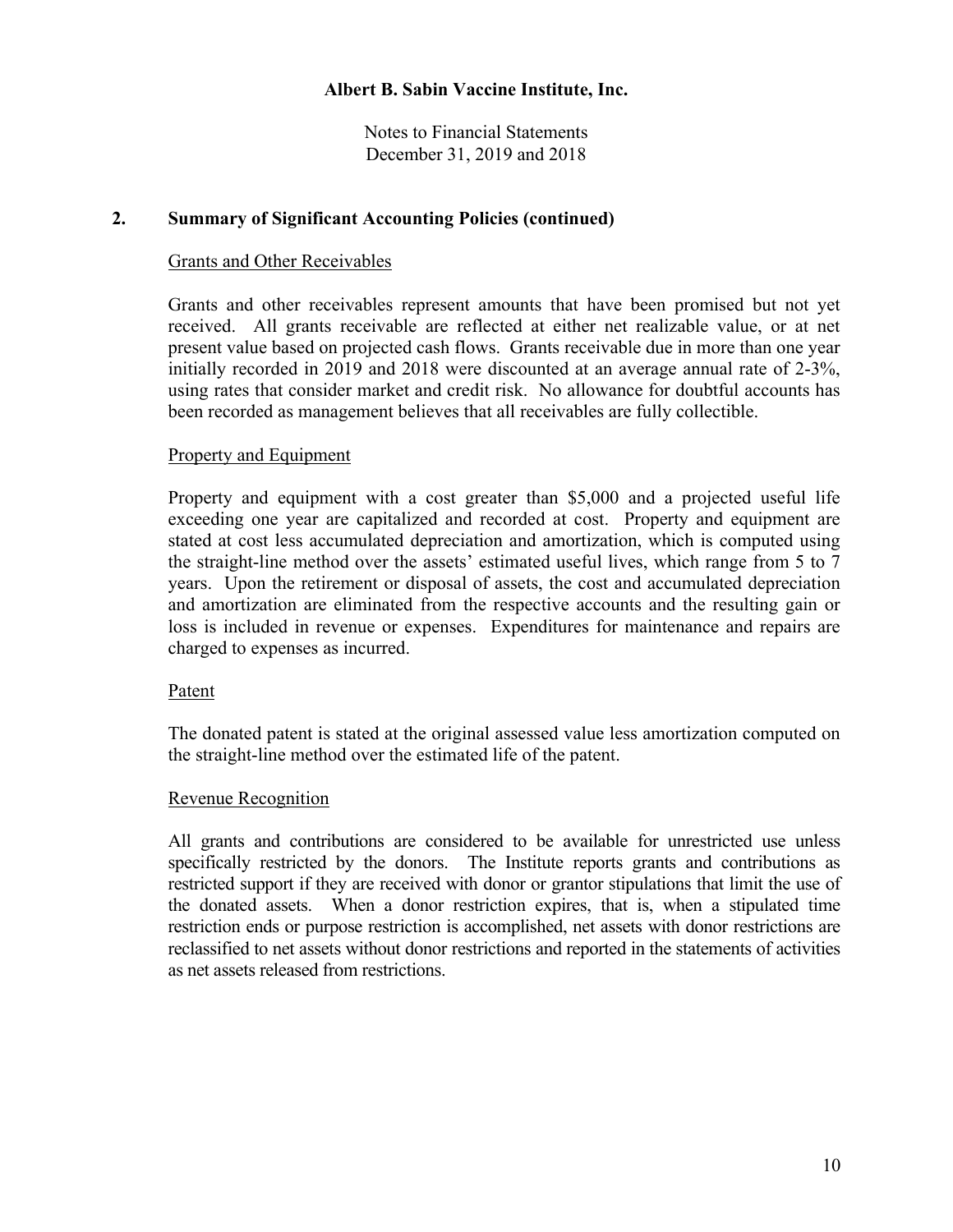Notes to Financial Statements December 31, 2019 and 2018

## **2. Summary of Significant Accounting Policies (continued)**

### Revenue Recognition (continued)

Conditional promises to give, that is, those with a measurable performance or other barrier, and a right of return, are not recognized until the conditions on which they depend have been substantially met. Federal and state contracts and grants are conditioned upon certain performance requirements and the incurrence of allowable qualifying expenses.

All other revenues are recognized when earned.

## Donated Goods and Services

Donations of goods are recorded as support at their estimated fair values at the date of donation. During the years ended December 31, 2019 and 2018, the Institute did not receive donated securities.

Donated services are recognized if the services received create or enhance nonfinancial assets or require specialized skills provided by individuals possessing those skills, and would typically need to be purchased if not provided by the donations. For the years ended December 31, 2019 and 2018, the Institute received pro bono legal services in the amount of \$104,506 and \$75,601, respectively, which are recorded in contributions revenue and donated legal expenses in the accompanying statements of activities.

#### Foreign Currency Transactions

The Institute has certain contracts that call for the use of transactions denominated in foreign currencies. The foreign currency transaction gains (losses) resulting from exchange rate fluctuations on transactions denominated in a currency other than the U.S. dollar are included net in program expenses on the statements of activities, as they related to programmatic revenue. The Institute experienced a net foreign currency transaction gain of \$10,477 during the year ended December 31, 2019 and a net foreign currency transaction gain of \$13,226 during the year ended December 31, 2018.

## Functional Expenses

The costs of program and supporting services activities have been summarized on a functional basis in the statements of activities. The statements of functional expenses present the natural classification detail of expenses by function. Accordingly, certain costs have been allocated among the programs and supporting services benefited.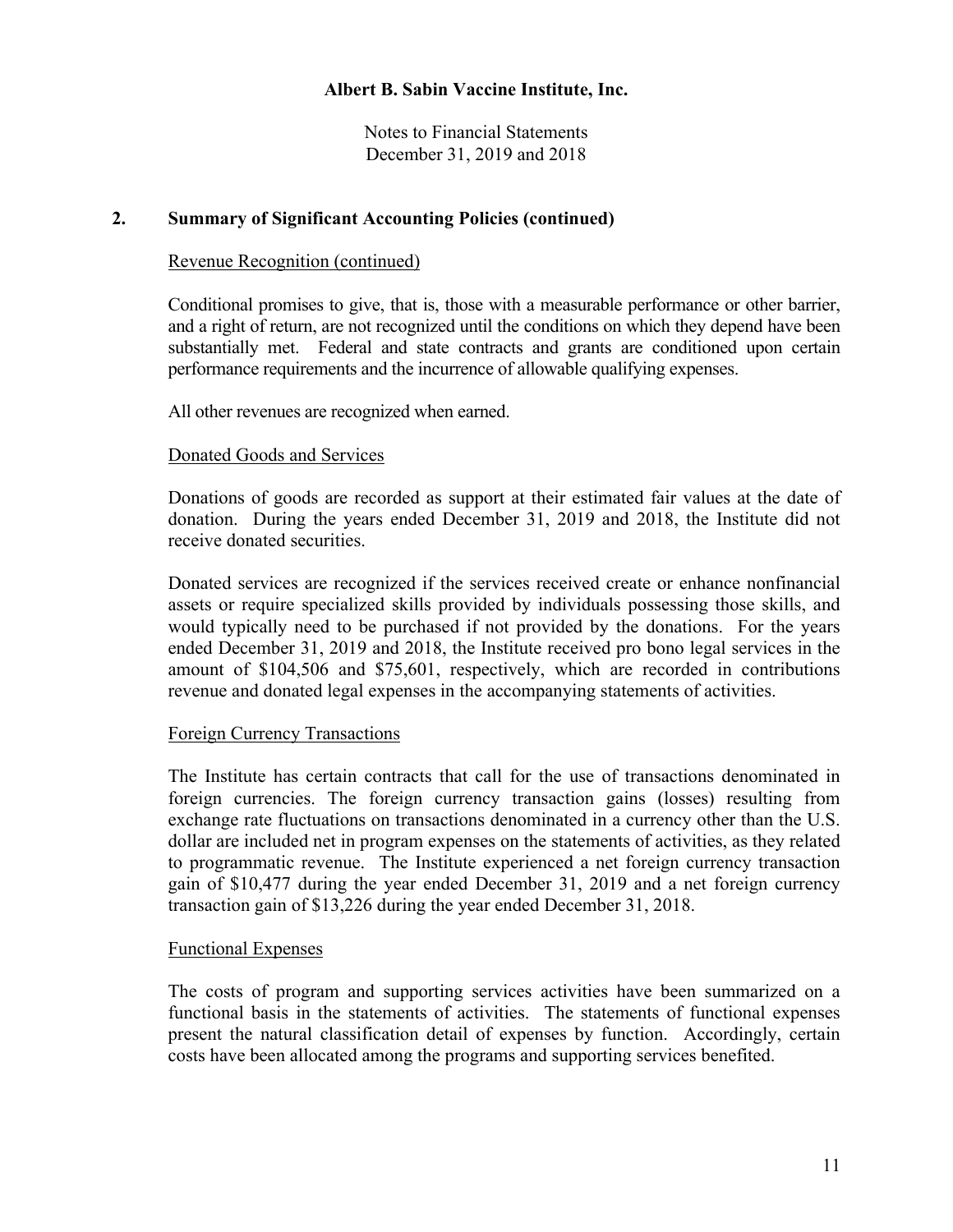Notes to Financial Statements December 31, 2019 and 2018

## **2. Summary of Significant Accounting Policies (continued)**

### Advertising Costs

The Institute expenses advertising costs as incurred. Advertising expenses were \$27,054 and \$12,903 for the years ended December 31, 2019 and 2018, respectively.

## Non-Operating Activities

During the year ended December 31, 2019, the Institute returned \$9,787 of unspent funds to a grantor after the project had been completed. During the year ended December 31, 2018, the Institute returned \$115,000 of funds to a grantor due to management's decision to not carry out the project. Additionally, during the year ended December 31, 2018, the Institute returned \$98,445 of unused funds to the grantor from a project closed in 2017.

#### Adopted Accounting Pronouncement

In June 2018, the Financial Accounting Standards Board (FASB) issued Accounting Standards Update (ASU) 2018-08, *Clarifying the Scope and the Accounting Guidance for Contributions Received and Contributions Made*. This standard assists entities in evaluating whether transactions should be accounted for as contributions or exchange transactions and determining whether a contribution is conditional. The Institute has implemented the provisions of ASU 2018-08 applicable to both contributions received and to contributions made in these financial statements under a modified prospective basis. The implementation had no impact on the previously reported net assets.

#### Recently Issued Accounting Pronouncement

In February 2016, the FASB issued ASU 2016-02, *Leases*. The update requires a lessee to recognize a right-of-use asset and lease liability, initially measured at the present value of the lease payments, in its statements of financial position. The guidance also expands the required quantitative and qualitative lease disclosures. The guidance is effective beginning in 2020.

## Subsequent Events

In preparing these financial statements, the Institute has evaluated events and transactions for potential recognition or disclosure through May 13, 2020, the date the financial statements were available to be issued.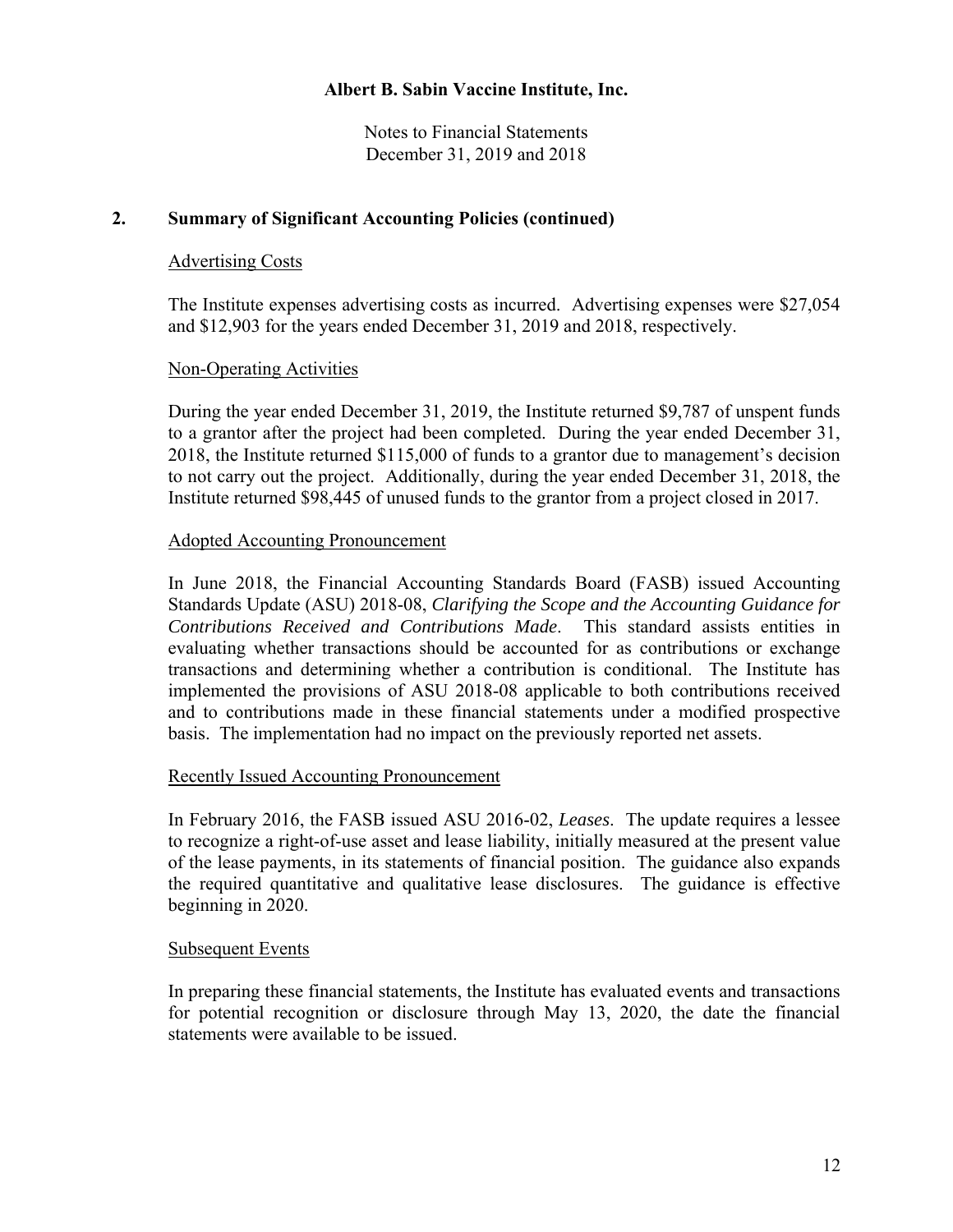Notes to Financial Statements December 31, 2019 and 2018

### **2. Summary of Significant Accounting Policies (continued)**

#### Subsequent Events (continued)

The COVID-19 outbreak caused by the SARS-CoV-2 virus in the United States and around the world has resulted in widespread business disruptions due to the massive health toll and government lockdowns implemented in most of the states in order to slow down the spread of the virus. The Institute's management established an internal task force to closely monitor the situation and take a proactive stance implementing certain changes in its operations and upcoming activities in order to keep its dedicated staff safe, and to mitigate the financial impact of this pandemic. The Institute continues to execute its mission and serve communities around the world.

## **3. Liquidity and Availability**

The Institute strives to maintain liquid financial assets on hand to meet six months of general expenditures. Management periodically reviews the Institute's liquid asset needs and adjusts the cash balances as necessary. Amounts in excess of operating liquidity needs are invested in short-term and highly liquid securities.

Additionally, the Institute considers net assets with donor restrictions for use in current programs that are ongoing, major, and central to its annual operations to be available to meet cash needs for general expenditures. The Institute also considers its Boarddesignated reserve fund to be available to meet cash needs for general expenditures.

Financial assets that are available for general expenditures within one year of the statements of financial position date comprise the following at December 31:

|                                                                                       |   | 2019                   | 2018                    |
|---------------------------------------------------------------------------------------|---|------------------------|-------------------------|
| Cash and cash equivalents<br>Short-term investments<br>Grants and other receivables – | S | 6,196,092<br>1,554,363 | 10,822,259<br>1,540,018 |
| current portion                                                                       |   | 100,000                | 150,000                 |
| Total available for general expenditures                                              |   | 7,850,455              | 12,512,277              |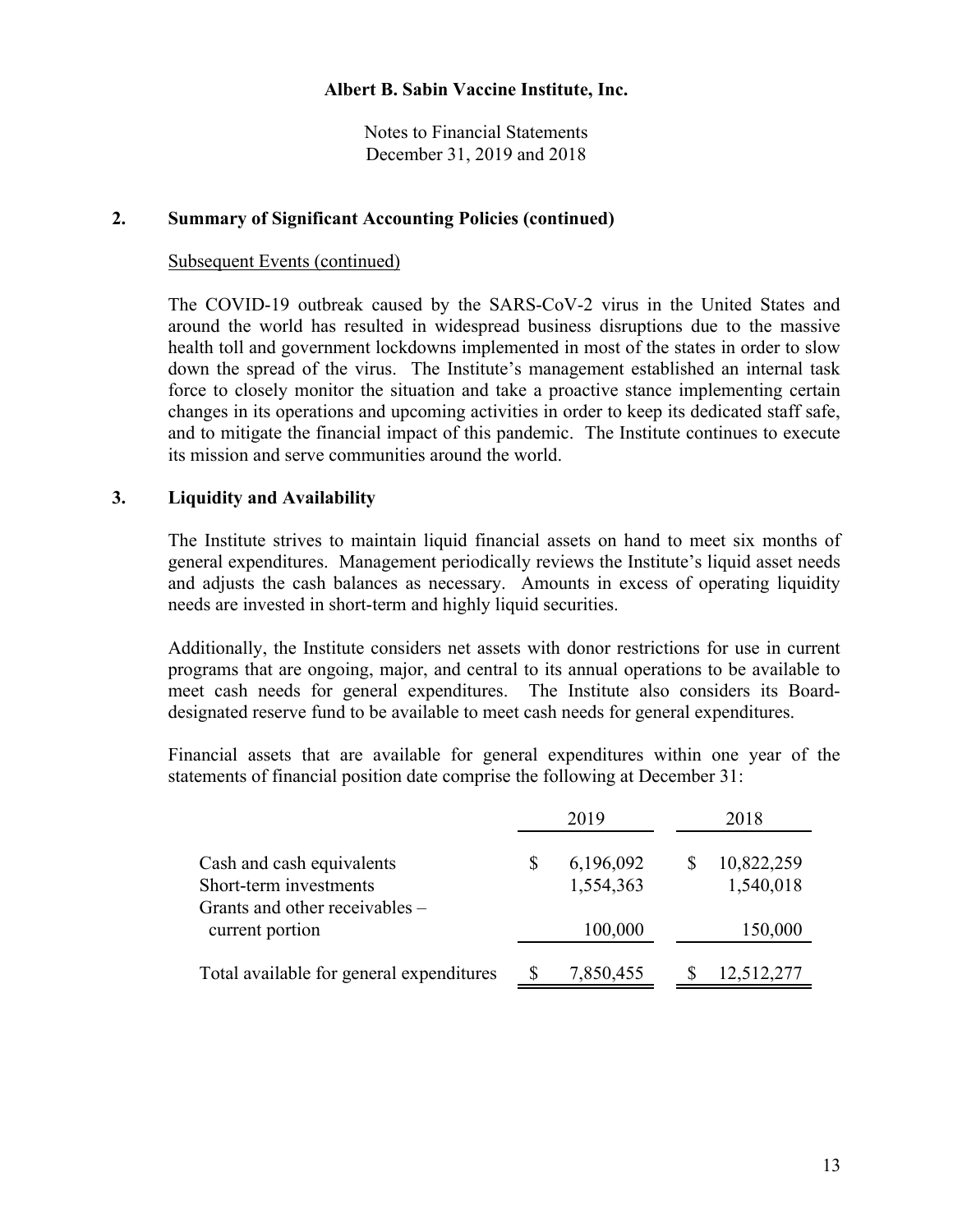Notes to Financial Statements December 31, 2019 and 2018

## **4. Concentrations of Risk**

## Credit

Financial instruments that potentially subject the Institute to significant concentrations of credit risk consist of cash and cash equivalents, and investments. The Institute maintains interest-bearing cash deposits and investments with a financial institution that exceed insurable limits under the Federal Deposit Insurance Corporation (FDIC) and Securities Investor Protection Corporation (SIPC). The Institute has not experienced any credit losses on its cash and cash equivalents, and investments to date as it relates to FDIC and SIPC insurance limits. Management periodically assesses the financial condition of these financial institutions and believes that the risk of any credit loss is minimal.

## Revenue

The Institute derives its revenue and other support primarily from grants, contracts, and contributions from private foundations and the U.S. government. Any material change in the level of support from these organizations could affect the Institute's program activities.

## **5. Investments and Fair Value Measurements**

The Institute follows FASB Accounting Standards Codification 820, *Fair Value Measurements and Disclosures,* for its financial assets. This standard establishes a fair value hierarchy that prioritizes the inputs to valuation techniques used to measure fair value. Fair value measurement standards require an entity to maximize the use of observable inputs (such as quoted prices in active markets) and minimize the use of unobservable inputs (such as appraisals or other valuation techniques) to determine fair value. The categorization of a financial instrument within the hierarchy is based upon the pricing transparency of the instrument and does not necessarily correspond to the entity's perceived risk of that instrument.

The inputs used in measuring fair value are categorized into three levels. Level 1 inputs consist of unadjusted quoted prices in active markets for identical assets and liabilities and have the highest priority. Level 2 is based upon observable inputs other than quoted market prices, and Level 3 is based on unobservable inputs. The Institute recognizes transfers between levels in the fair value hierarchy at the end of the reporting period.

In general, and where applicable, the Institute uses quoted prices in active markets for identical assets to determine fair value. This pricing methodology applies to Level 1 investments.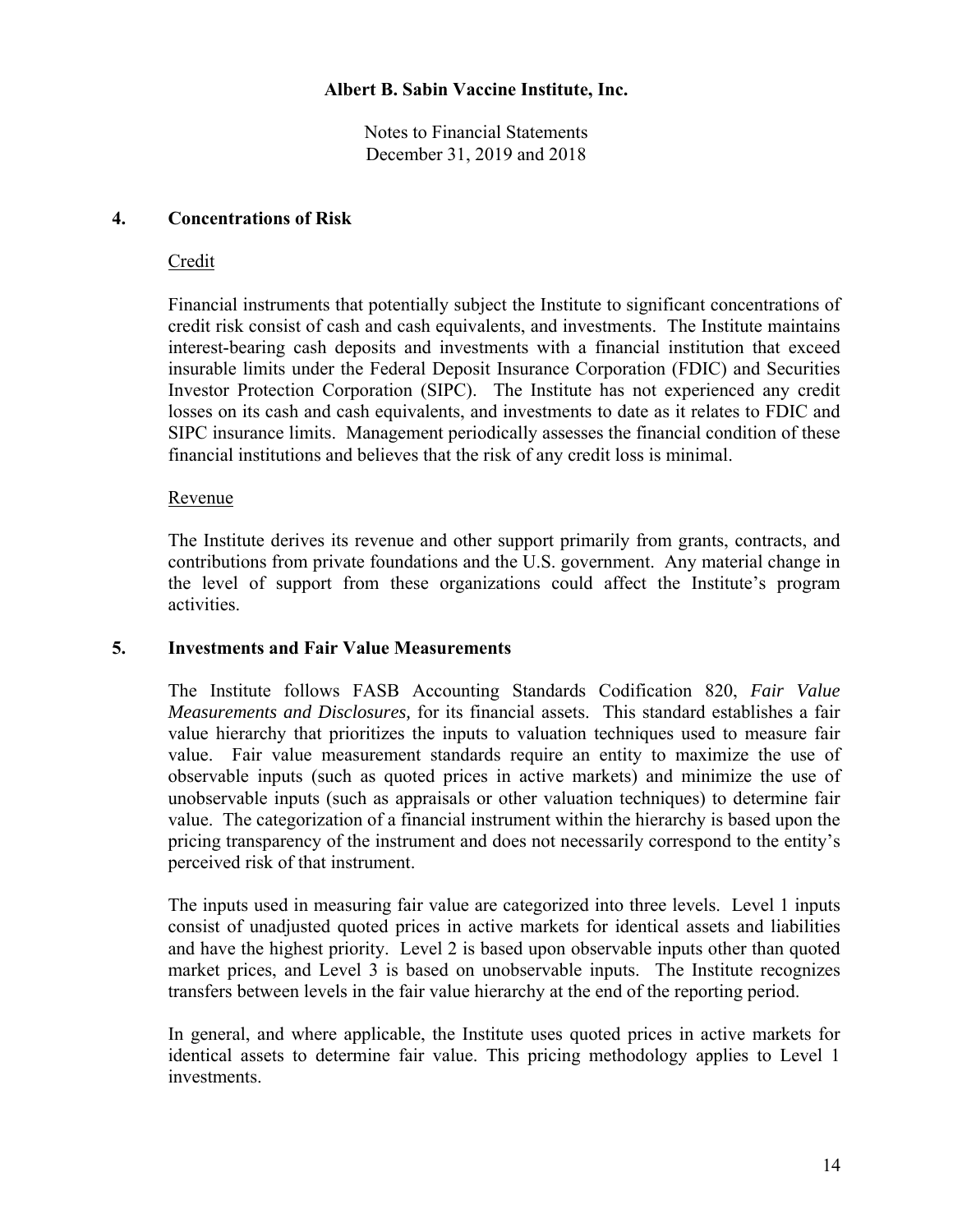Notes to Financial Statements December 31, 2019 and 2018

## **5. Investments and Fair Value Measurements (continued)**

The following table presents the Institute's fair value hierarchy for those assets measured on a recurring basis as of December 31:

|                                     | Total fair     |              |         |         |
|-------------------------------------|----------------|--------------|---------|---------|
|                                     | value          | Level 1      | Level 2 | Level 3 |
| <u>2019:</u>                        |                |              |         |         |
| Investments:                        |                |              |         |         |
| Money market funds,                 |                |              |         |         |
| held for investment<br>$\mathbb{S}$ | $1,554,363$ \$ | 1,554,363 \$ | $-$ \$  |         |
| Deferred compensation:              |                |              |         |         |
| Money market funds                  | 53,029         | 53,029       |         |         |
| Equities                            | 28,778         | 28,778       |         |         |
| Mutual funds                        | 309,925        | 309,925      |         |         |
|                                     |                |              |         |         |
| Total assets at fair value          | $1,946,095$ \$ | 1,946,095 \$ | - \$    |         |
| 2018:                               |                |              |         |         |
| Investments:                        |                |              |         |         |
| Money market funds,                 |                |              |         |         |
| held for investment<br>\$           |                |              |         |         |
| Deferred compensation:              | $1,540,018$ \$ | 1,540,018 \$ | - \$    |         |
|                                     |                |              |         |         |
| Money market funds                  | 29,084         | 29,084       |         |         |
| Equities                            | 26,737         | 26,737       |         |         |
| Mutual funds                        | 241,480        | 241,480      |         |         |
|                                     |                |              |         |         |
| Total assets at fair value          | 1,837,319 \$   | 1,837,319 \$ |         |         |

Investment return consists of the following for the years ended December 31:

|                                                                      | 2019             | 2018 |                  |  |
|----------------------------------------------------------------------|------------------|------|------------------|--|
| Interest and dividends                                               | 60,049           |      | 43,286           |  |
| Unrealized and realized gain<br>Gain on foreign currency transaction | 60,909<br>10,477 |      | 14,506<br>13,226 |  |
| Total investment return                                              | 131,435          |      | 71,018           |  |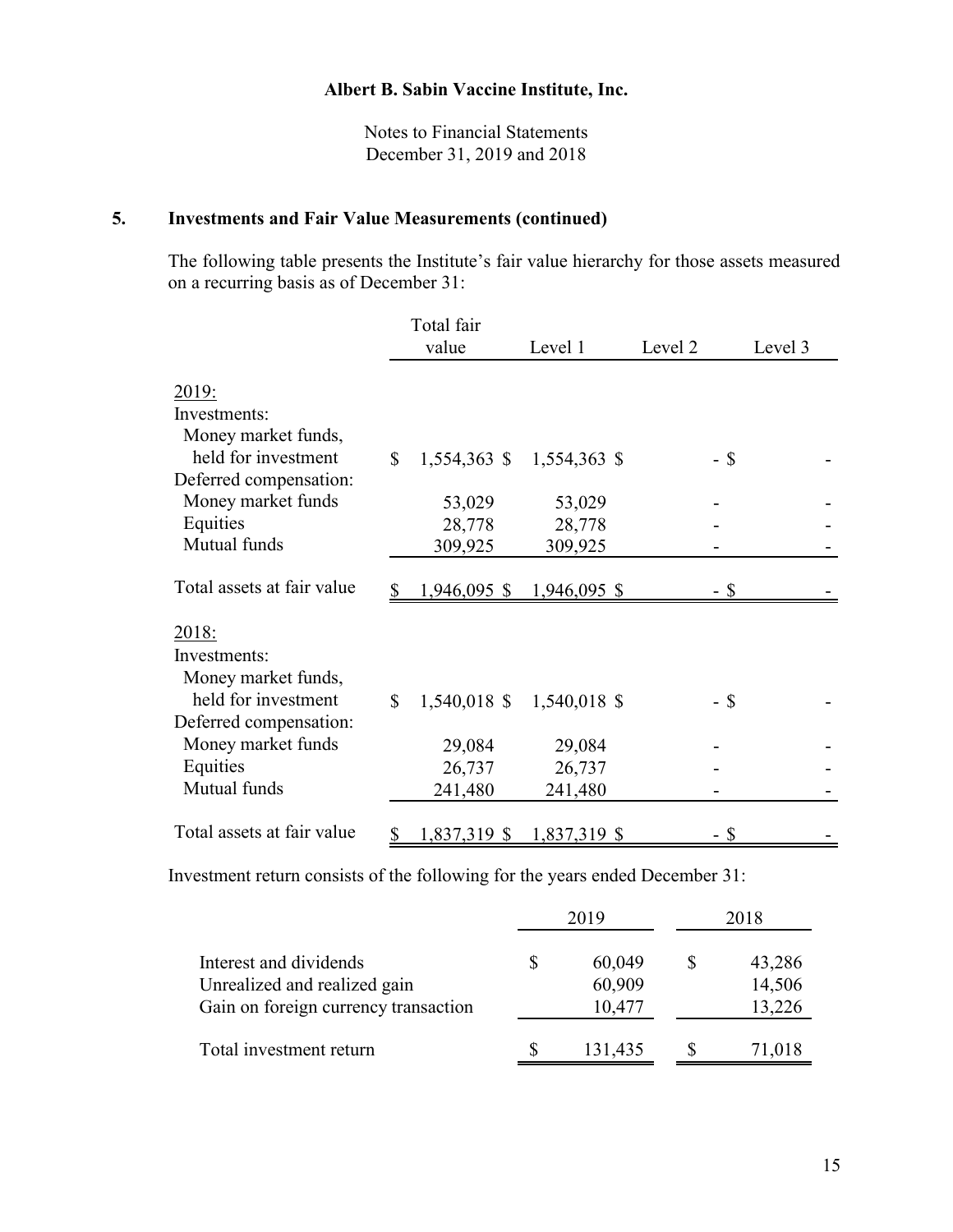Notes to Financial Statements December 31, 2019 and 2018

## **5. Investments and Fair Value Measurements (continued)**

The Institute did not have any investment management expenses for the years ended December 31, 2019 and 2018.

## **6. Grants and Other Receivables**

Grants and other receivables are comprised of the following at December 31:

|                                                                      | 2019                       |   | 2018                |
|----------------------------------------------------------------------|----------------------------|---|---------------------|
| Receivable in less than one year<br>Receivable in one to five years  | \$<br>1,643,645<br>100,000 | S | 259,814<br>150,000  |
| Total grants and other receivable<br>Less: discount to present value | 1,743,645<br>(4,327)       |   | 409,814<br>(8, 569) |
| Grants and other receivable, net                                     | 1,739,318                  |   | 401,245             |

## **7. Property and Equipment**

The Institute held the following property and equipment at December 31:

|                                                                | 2019            | 2018            |
|----------------------------------------------------------------|-----------------|-----------------|
| Leasehold improvements                                         | \$<br>1,192,938 | \$<br>1,192,938 |
| Computer equipment and software                                | 177,002         | 177,002         |
| Furniture and equipment                                        | 152,006         | 152,006         |
| Total property and equipment<br>Less: accumulated depreciation | 1,521,946       | 1,521,946       |
| and amortization                                               | (617, 884)      | (501, 132)      |
| Property and equipment, net                                    | 904,062         | 1,020,814       |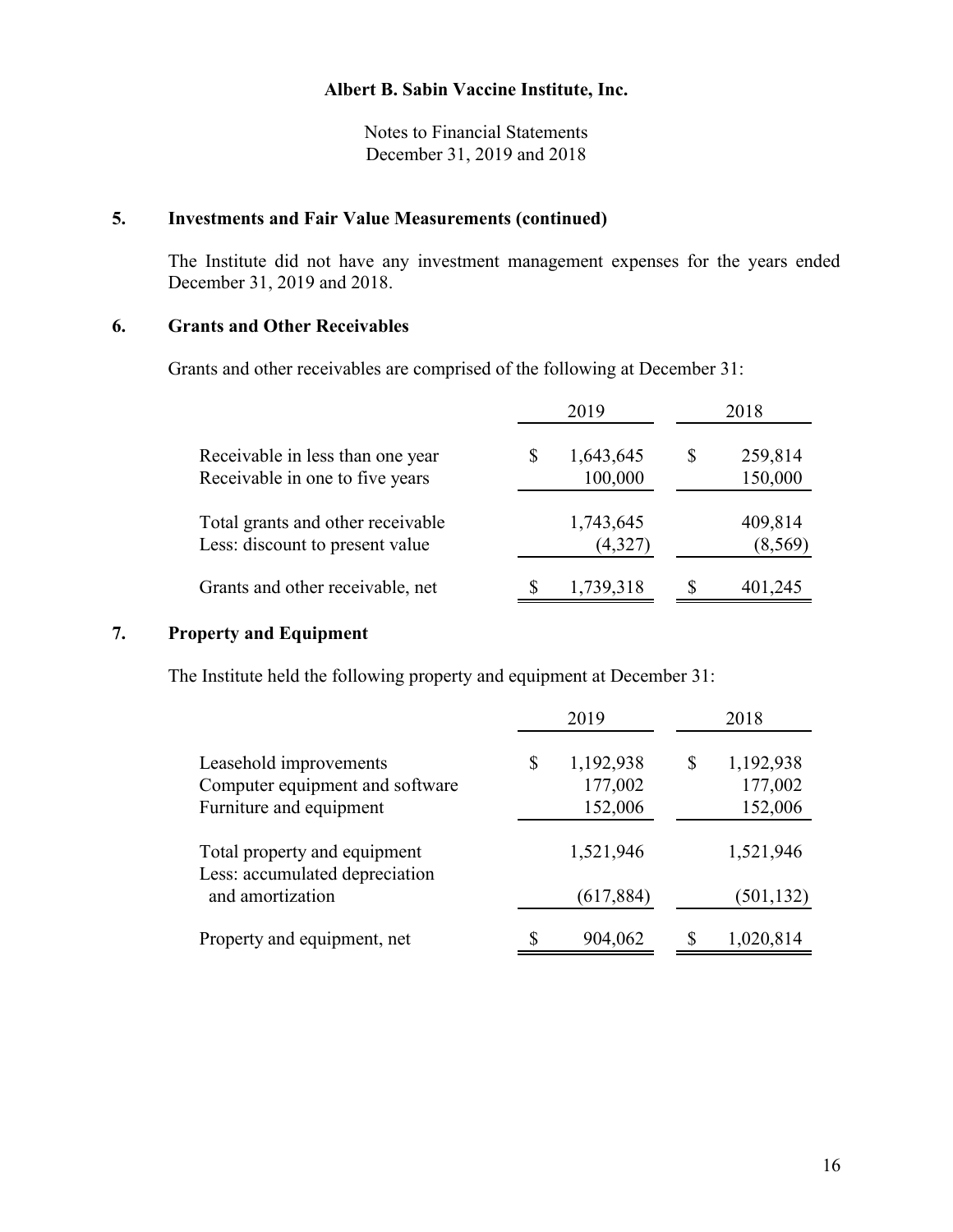Notes to Financial Statements December 31, 2019 and 2018

### **8. Patent**

During 2015, the Institute was assigned a patent donation for a safety syringe technology from one of the original inventors. At the time of donation, the patent was valued by a professional third-party company at \$2,989,800, with an estimated remaining life of 12 years and 10 months. Accumulated amortization for the years ended December 31, 2019 and 2018 was \$1,030,047 and \$777,447, respectively.

## **9. Commitments and Contingencies**

#### Government Grants and Contracts

The Federal funds that the Institute receives from various agencies are subject to audit under the provisions of the respective grant and contract agreements. The ultimate determination of amounts received under these grants and contracts is based upon the allowance of costs reported to and accepted by the oversight agency. Until such grants and contracts are closed out, there exists a contingency to refund any amount received in excess of allowable costs. Management is of the opinion that no material liability exists.

## Operating Leases

On June 24, 2016, the Institute entered into an operating lease for office space at a location in Washington, DC, which commenced on February 1, 2017 and expires on January 31, 2028. This lease agreement was subsequently amended on June 26, 2017 to include additional office space. Base monthly rent payments do not include pro rata share of the building's operating expenses and real estate taxes and are subject to 2.5% annual increase. As a lease incentive, the landlord provided twelve months of free rent and a leasehold improvement allowance.

Deferred rent consists of the excess of the rental expenses on a straight-line basis over the payments required by the lease and unamortized portion of leasehold improvements liability. Deferred rent was \$1,520,546 and \$1,628,579 at December 31, 2019 and 2018, respectively.

During 2018, the Institute entered into a sublease agreement to sublet a portion of its office space. The sublease commenced on May 1, 2018 and is scheduled to expire on April 30, 2021. The sublease includes fixed annual rent increases of 4% throughout the term of the sublease. The scheduled rent increases have not been recorded as rent receivable in the accompanying financial statements due to immateriality.

Rent expense for the years ended December 31, 2019 and 2018 under all leases amounted to \$556,847 and \$552,502, respectively.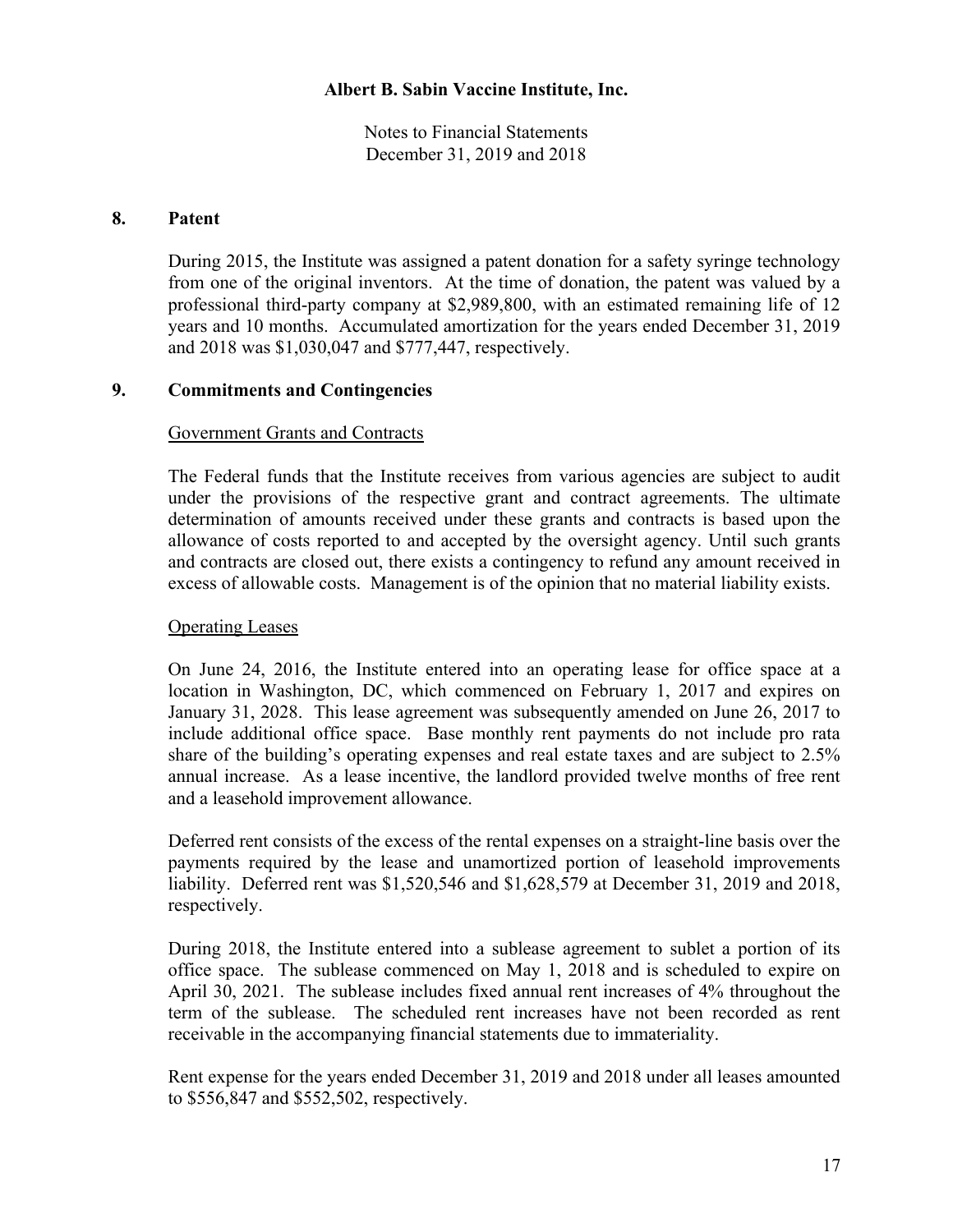Notes to Financial Statements December 31, 2019 and 2018

### **9. Commitments and Contingencies (continued)**

#### Operating Leases (continued)

Future minimum lease payments and receipts under all operating leases are as follows for the years ending December 31:

|            | Payments      |    | Receipts | Net             |  |  |
|------------|---------------|----|----------|-----------------|--|--|
| 2020       | \$<br>681,467 | \$ | 76,481   | \$<br>604,986   |  |  |
| 2021       | 698,543       |    | 28,825   | 669,718         |  |  |
| 2022       | 716,005       |    |          | 716,005         |  |  |
| 2023       | 733,956       |    | -        | 733,956         |  |  |
| 2024       | 752,293       |    | -        | 752,293         |  |  |
| Thereafter | 2,439,368     |    |          | 2,439,368       |  |  |
| Total      | 6,021,632     | \$ | 105,306  | \$<br>5,916,326 |  |  |

#### Letter of Credit

Coinciding with entering into the office lease, the Institute issued an irrevocable letter of credit on September 21, 2016, with the new landlord listed as the beneficiary in the amount of \$38,278 as a security deposit. The letter of credit was increased by an additional \$14,565 with the amendment of additional space, as described above. The total security deposit at both December 31, 2019 and 2018 for the office lease and amendment was \$52,843. The letter of credit will be automatically extended without amendment for one-year periods from the initial expiration date of February 1, 2018, and will not extend beyond January 31, 2028, unless by subsequent mutual agreement.

#### Employment Agreements

The Institute has employment agreements with two key executives. These employment agreements contain provisions for fixed salaries, performance bonuses, and other allowances, some of which are deferred. Amounts related to the deferred compensation are reflected as deferred compensation liability in the accompanying statements of financial position.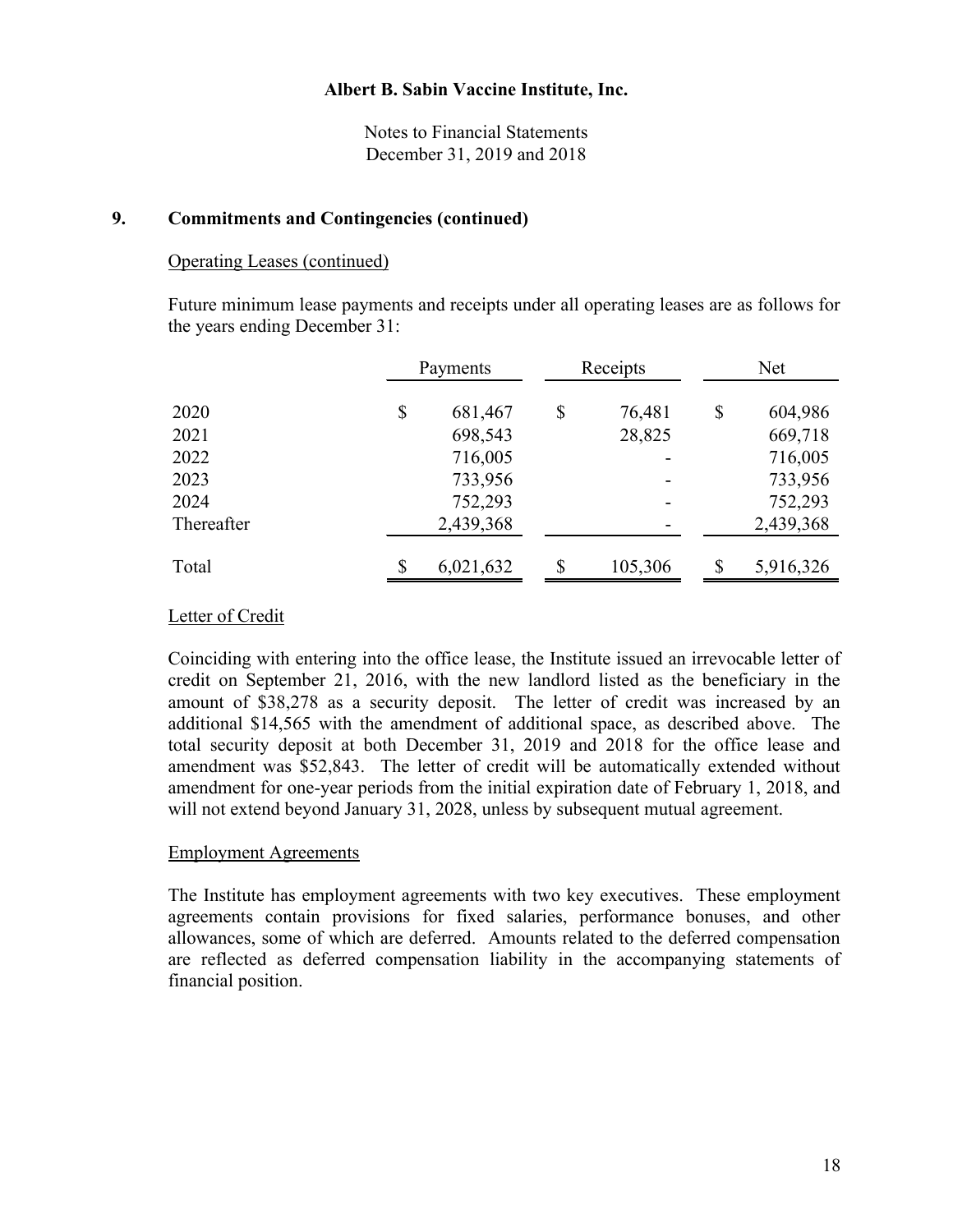Notes to Financial Statements December 31, 2019 and 2018

## **10. Net Assets With Donor Restrictions**

Net assets with donor restrictions consist of the following at December 31:

|                                          | 2019 |           | 2018 |            |
|------------------------------------------|------|-----------|------|------------|
|                                          |      |           |      |            |
| Flu vaccine initiatives                  | \$   | 2,479,874 | \$   | 2,747,854  |
| Safety syringe advocacy                  |      | 1,962,753 |      | 2,215,353  |
| Typhoid initiatives                      |      | 1,265,266 |      | 2,014,140  |
| <b>IAIM Network</b>                      |      | 609,051   |      | 1,506,896  |
| Vaccine acceptance and demand            |      | 357,754   |      | 750,652    |
| Rotavirus initiatives and conferences    |      | 316,155   |      | 189,165    |
| Arbovirus workshop                       |      | 192,521   |      | 255,457    |
| Priority VAX                             |      | 146,840   |      |            |
| Lifecourse workshops                     |      | 140,000   |      |            |
| Immunization                             |      | 106,819   |      |            |
| Boost vaccinology course                 |      | 65,414    |      |            |
| R&D due diligence                        |      | 38,090    |      | 230,811    |
| Rubella initiatives                      |      | 25,132    |      | 302,438    |
| Meningococcal initiatives                |      | 15,168    |      | 255,694    |
| Pneumococcal initiatives                 |      | 5,242     |      | 41,687     |
| Regional pertussis meeting               |      |           |      | 321,268    |
| Dengue initiatives                       |      |           |      | 230,371    |
| Ciro de Quadros vaccinology course       |      |           |      | 131,098    |
| Varicella surveillance project           |      |           |      | 41,280     |
| Gold medal                               |      |           |      | 39,700     |
| Adolescent health platform workshops     |      |           |      | 25,277     |
| Journalist training                      |      |           |      | 24,757     |
| Sustainable immunization financing       |      |           |      | 2,529      |
| Pertussis initiatives                    |      |           |      | 40         |
| Total net assets with donor restrictions | \$   | 7,726,079 | \$   | 11,326,467 |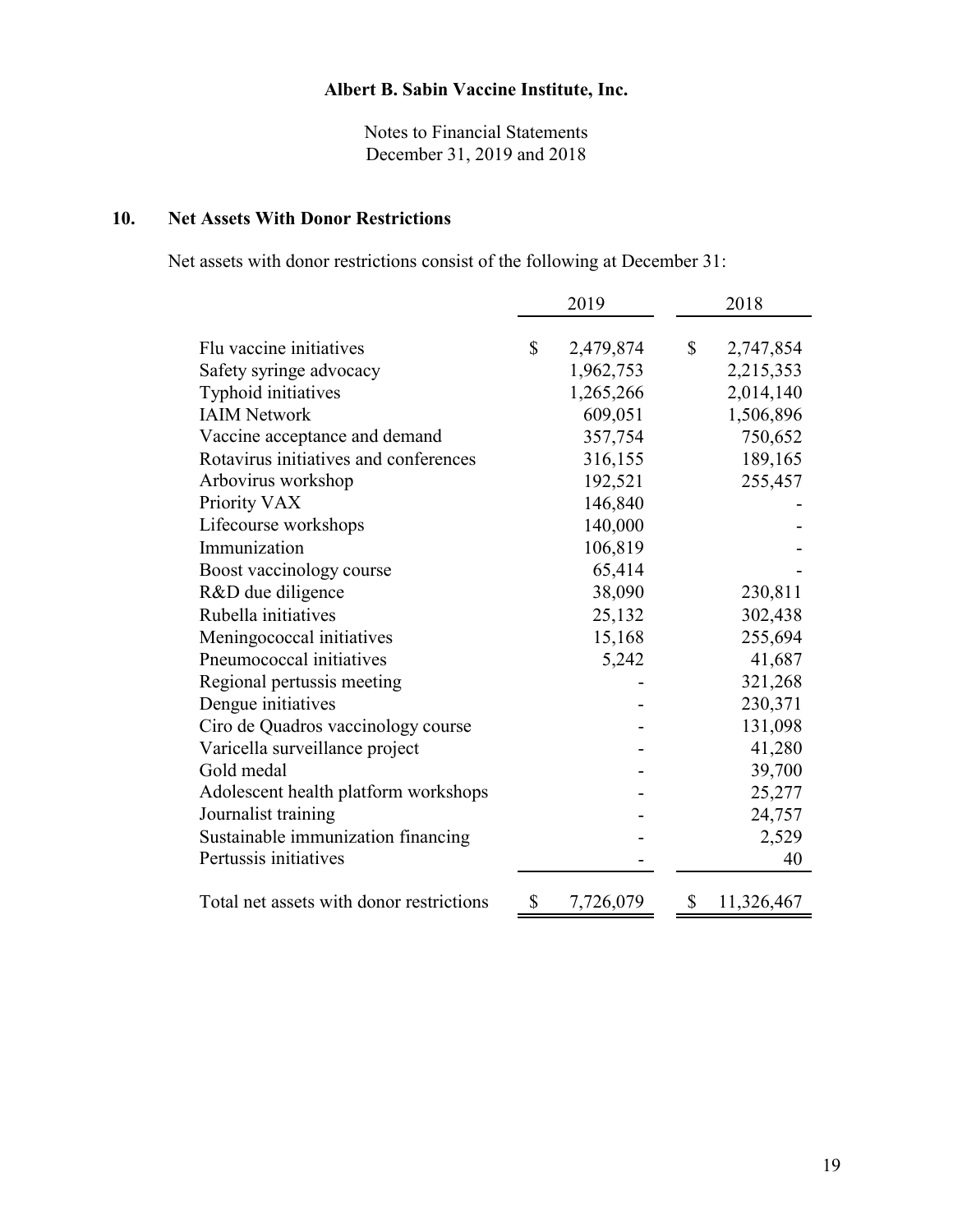Notes to Financial Statements December 31, 2019 and 2018

#### **11. Retirement Plans**

### Defined Contribution Plan

The Institute offers a 401(k) plan to full-time employees who are 21 years of age and have completed three consecutive months of employment. Employees may participate by deferring compensation up to the Internal Revenue Service limit, which was \$19,000 and \$18,500 in 2019 and 2018, respectively, into the plan each year on a voluntary basis. Additionally, the Institute may elect to match a portion of the employee's contribution on an annual basis. During the years ended December 31, 2019 and 2018, the Institute's match amounted to \$105,294 and \$100,644, respectively.

#### Deferred Compensation Plan

During 2016, the Institute adopted a non-qualified deferred compensation plan under IRC Section 457(b) for an executive employee. An additional plan was adopted during 2017 for another executive employee. Deferred compensation and investments designated for such deferrals are only available and taxable upon termination of employment, retirement, death, or an unforeseeable emergency. Until paid or made available to the participant or beneficiary, all deferred amounts, and investment earnings related thereto, are solely the property and rights of the Institute. Investment earnings, including interest and dividends, and unrealized and realized gains and losses, are included in investment return in the accompanying statements of activities. At December 31, 2019 and 2018, the deferred compensation asset and corresponding liability totaled \$391,732 and \$297,301, respectively.

## **12. Functionalized Expenses**

The financial statements report certain categories of expenses that are attributed to more than one program or supporting function. Therefore, expenses require allocation on a reasonable basis that is consistently applied. Program expenses represent direct costs that result in the Institute fulfilling its mission. Fundraising expenses represent costs that involve seeking, soliciting, or securing grants and contributions. General and administrative expenses represent costs necessary for the operations of the Institute that are not easily identifiable with specific program or fundraising activities. The Institute utilizes direct allocation as its preferred method of allocating expenses, and it is used most often provided it is reasonably efficient. The majority of the expenses for the Institute are allocated using the direct allocation method. Indirect allocation is used when the direct method is too burdensome, and the Institute utilizes indirect allocation for certain natural categories of expenses. The expenses that are allocated using the indirect method include salaries, employee benefits, payroll taxes, office supplies and other office-related expenses, and depreciation and amortization, among other expenses, which are allocated on the basis of estimates of time and effort.